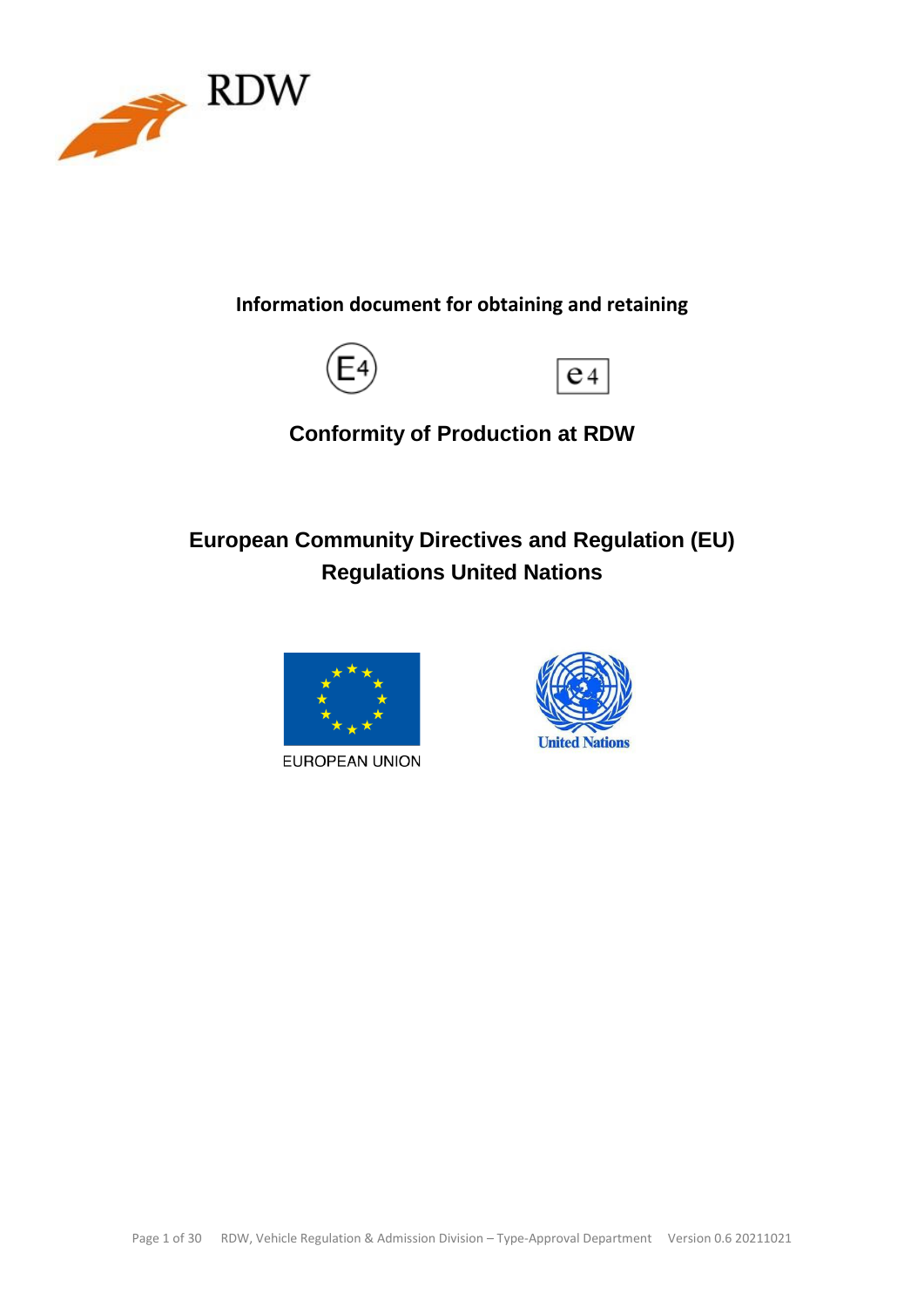

### <span id="page-1-0"></span>**Introduction**

This information document is intended for the manufacturers of motor vehicles, trailers, systems, parts and/or separate technical units that are planning to make these products available on the market in Europe or in the contracting parties of UNECE as far they have signed the relevant ECE regulations. The products can only be brought on the market in the European Community and Member States of the United Nations with a valid Type-Approval.

### <span id="page-1-1"></span>**Summary**

As a manufacturer and holder of a Type-Approval, you are obliged to maintain an effective quality system in order to actively ensure that your products comply with the requirements in the Type-Approval and the legislation. RDW is designated with the task of assessing the effectiveness of that quality system. A positive assessment will lead to an admission.

Organizations that bring products on the market have certain responsibilities. In general, those organizations must ensure that the end user can use the products safely and that the environment is not harmed. Legislation has been developed and implemented to ensure that all manufacturers comply with the same regulations. The European Union prescribes all the rules in EU Directives and Regulations. The United Nations publishes its rules in ECE Regulations. All stakeholders are obliged to comply with the legislation.

### <span id="page-1-2"></span>**About this information document**

This information document provides manufacturers with a detailed explanation of all the steps and rules they must follow in order to obtain and retain Type-Approvals and a Compliance Statement. We realize that the information in this information document comes on top of all the other documentation and legislation that manufacturers must read, understand, submit, and comply with, so RDW has included concrete terms of reference to make it easier for you.

RDW values your knowledge and experience as a partner. We would therefore welcome any observations and/or remarks you might have about this information document. We will use that information to keep improving our quality and services. If you have any remarks and/or questions, please email them to [cop@rdw.nl.](mailto:%20cop@rdw.nl)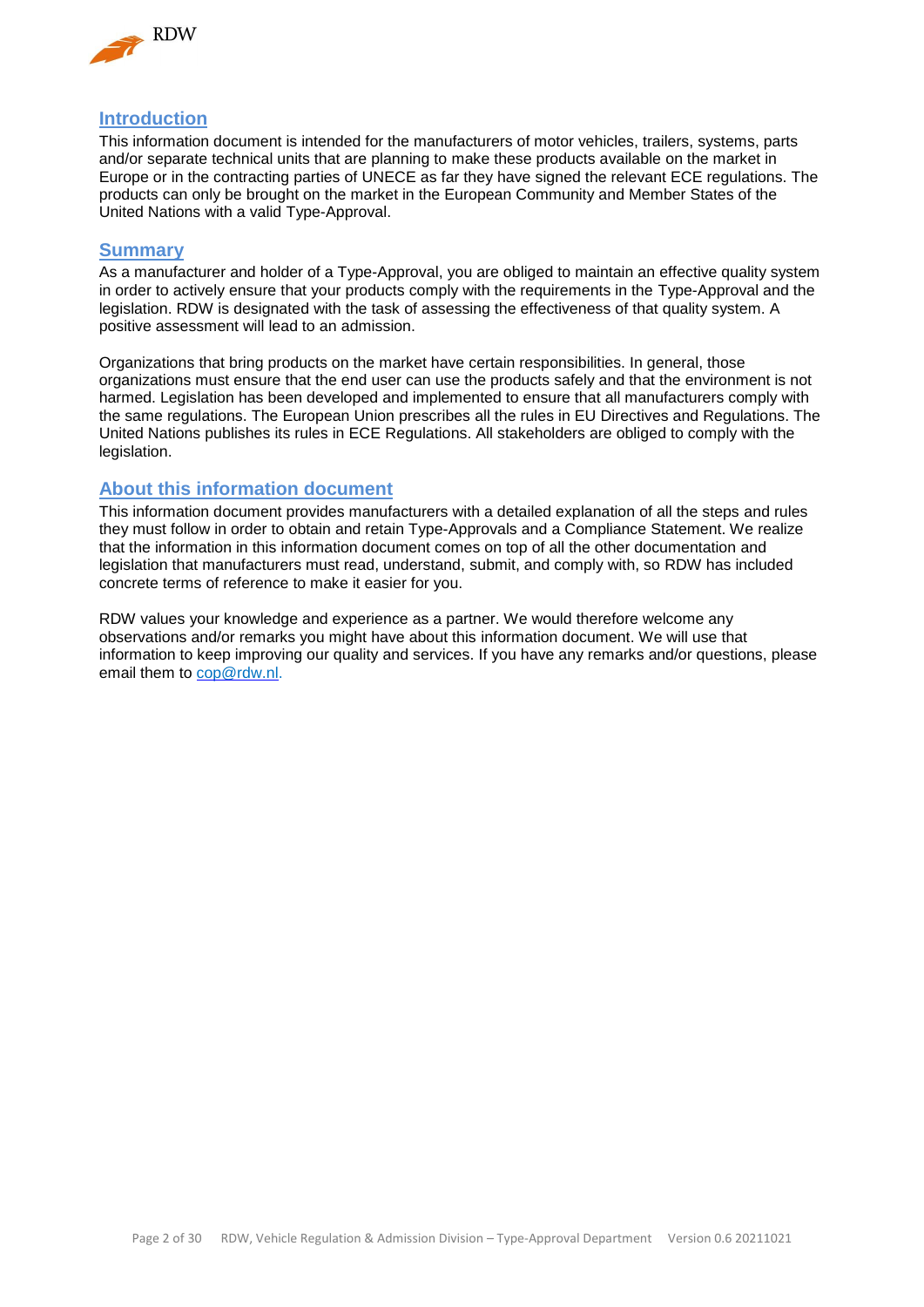# Table of content

| Withdrawal of Type-Approvals and definitive discontinuation of production on a voluntary basis 14 |  |
|---------------------------------------------------------------------------------------------------|--|
|                                                                                                   |  |
|                                                                                                   |  |
|                                                                                                   |  |
|                                                                                                   |  |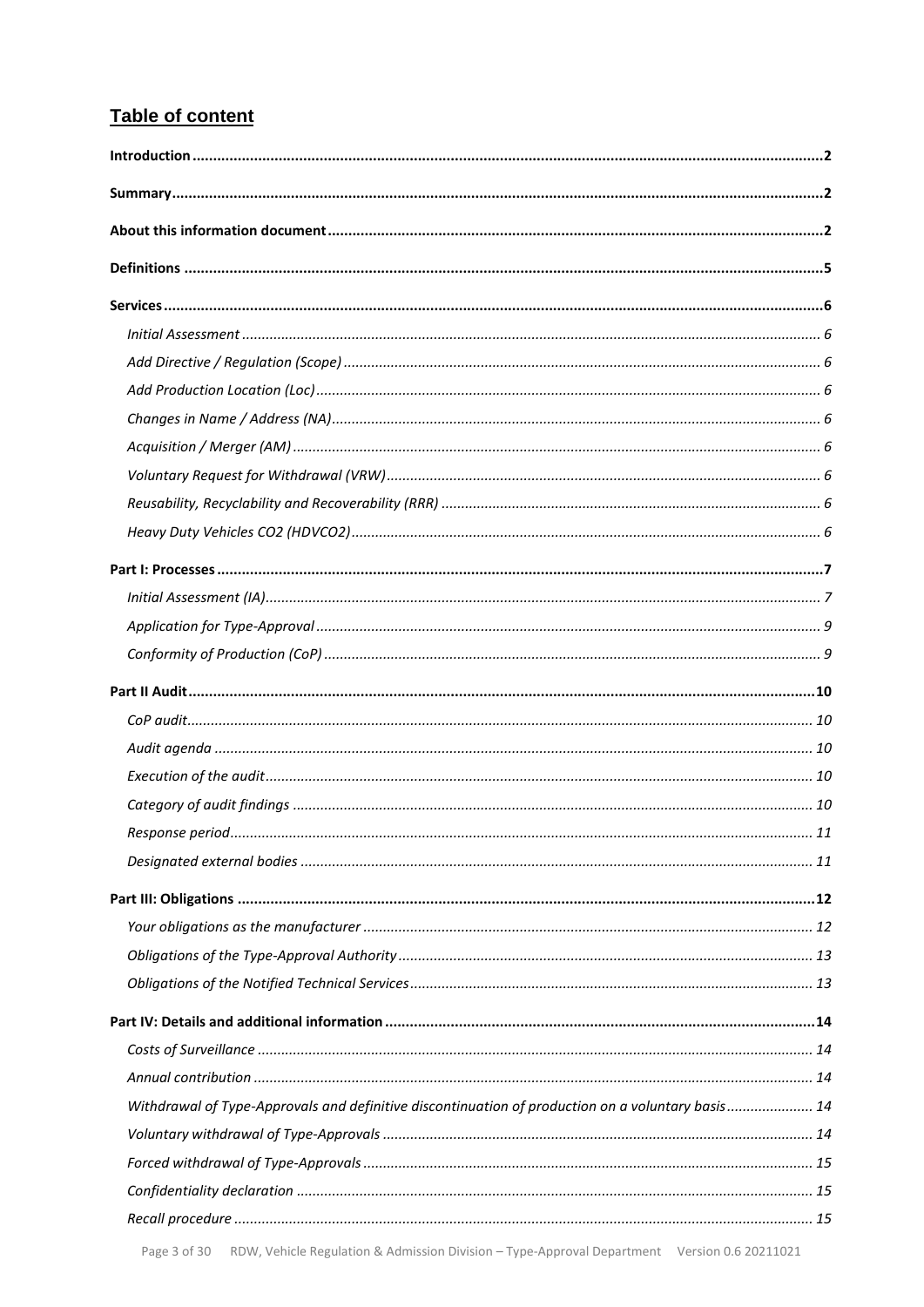| Part V: Applying for an Initial Assessment (IA) and the requisite documents for maintaining Conformity of |  |
|-----------------------------------------------------------------------------------------------------------|--|
|                                                                                                           |  |
|                                                                                                           |  |
|                                                                                                           |  |
|                                                                                                           |  |
|                                                                                                           |  |
|                                                                                                           |  |
|                                                                                                           |  |
|                                                                                                           |  |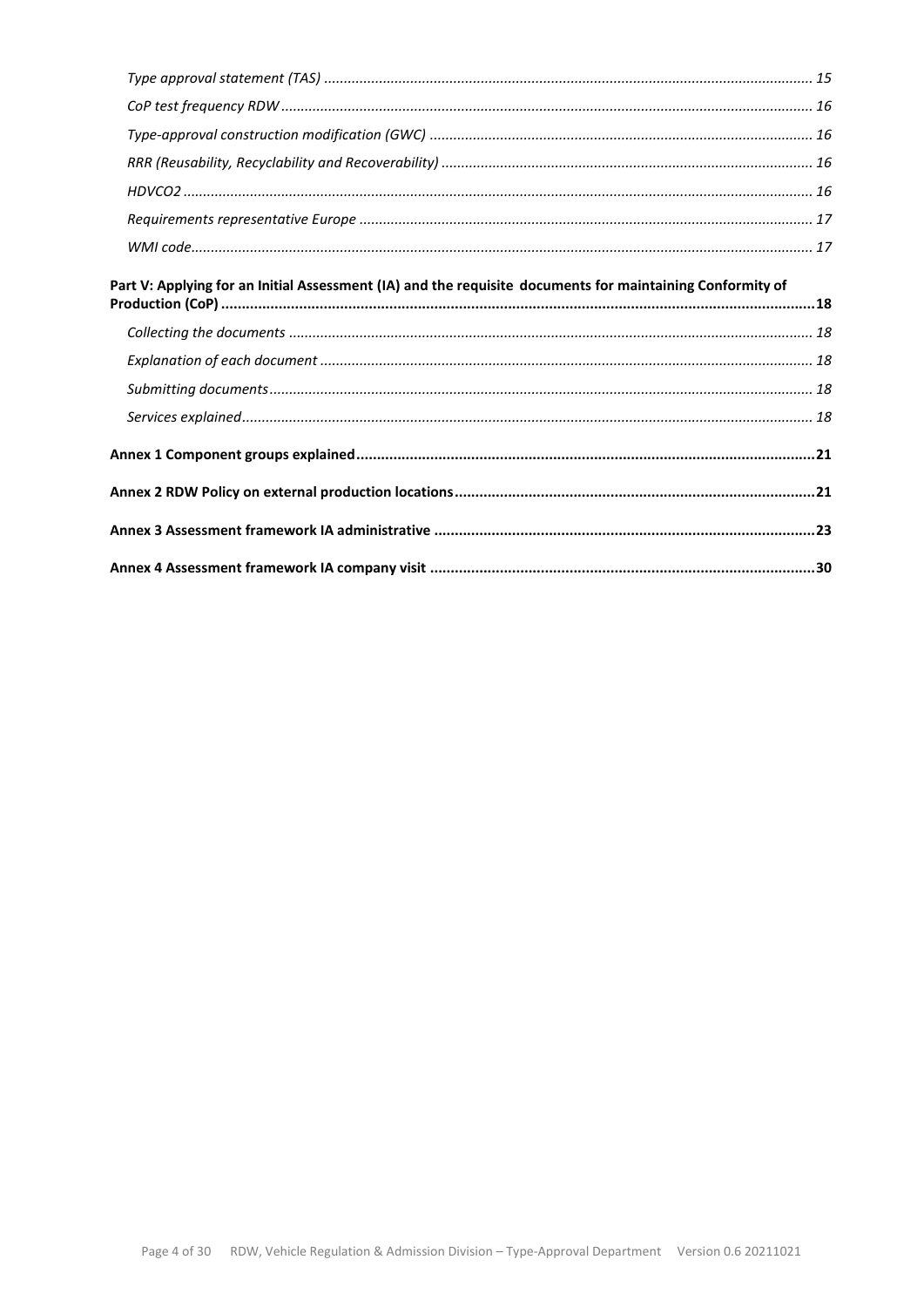## <span id="page-4-0"></span>**Definitions**

### **Approval Authority**

Every European Member State or Contracting Party has assigned an authority that grants (e/E) approval certificates. The Member States or Contracting Parties are obliged to verify that the product conforms with the requirements and that the holder of the Type-Approval complies with all the requirements described in the Directives/Regulations in question.

### **Conformity of Production (CoP)**

These are the measures taken by the manufacturer to guarantee that the production process conforms with the Type-Approval and the requirements laid down in the legislation.

### **Initial Assessment (IA)**

The part of the procedure concerning Conformity of Production that precedes the granting of the Typeapproval certificate, whereby the approval authority verifies whether the manufacturer has adopted adequate measures and procedures to ensure that assessed products can be produced in accordance with the approved type.

### **Compliance Statement (CS)**

Written confirmation by the RDW that the manufacturer has been assessed (audited) by the RDW (on location) and that the production process has been approved for production in accordance with the relevant type-approval specifications.

### **Manufacturer: holder of the Type-Approval**

A natural or legal person who is responsible for all aspects of the type-approval of a vehicle, system, component or separate technical unit, or the individual vehicle approval, or the authorization process for parts and equipment, for ensuring conformity of production, irrespective of whether or not that person is directly involved in all stages of the design and construction of that vehicle, system, component, or separate technical unit concerned.

### **Notified Technical Service**

A designated organization with (access to) test equipment that it uses to perform inspections and tests. Technical Services are designated by the Approval Authority. They perform the mandatory tests in accordance with the legislation governing the products for which the manufacturer requires a Type-Approval.

### **Type-Approval**

A Type-Approval is a document issued by the Approval Authority for a particular type of product. It consists of three parts:

- 1. The Type-Approval certificate signed by the Approval Authority.
- 2. The information document issued by the manufacturer.
- 3. The test report issued by a Notified Technical Service.

### **World Manufacturer Identifier (WMI code)**

The WMI code consists of a number of fixed positions (conforming to ISO 3780:2009) in the vehicle identification number which uniquely identifies the manufacturer.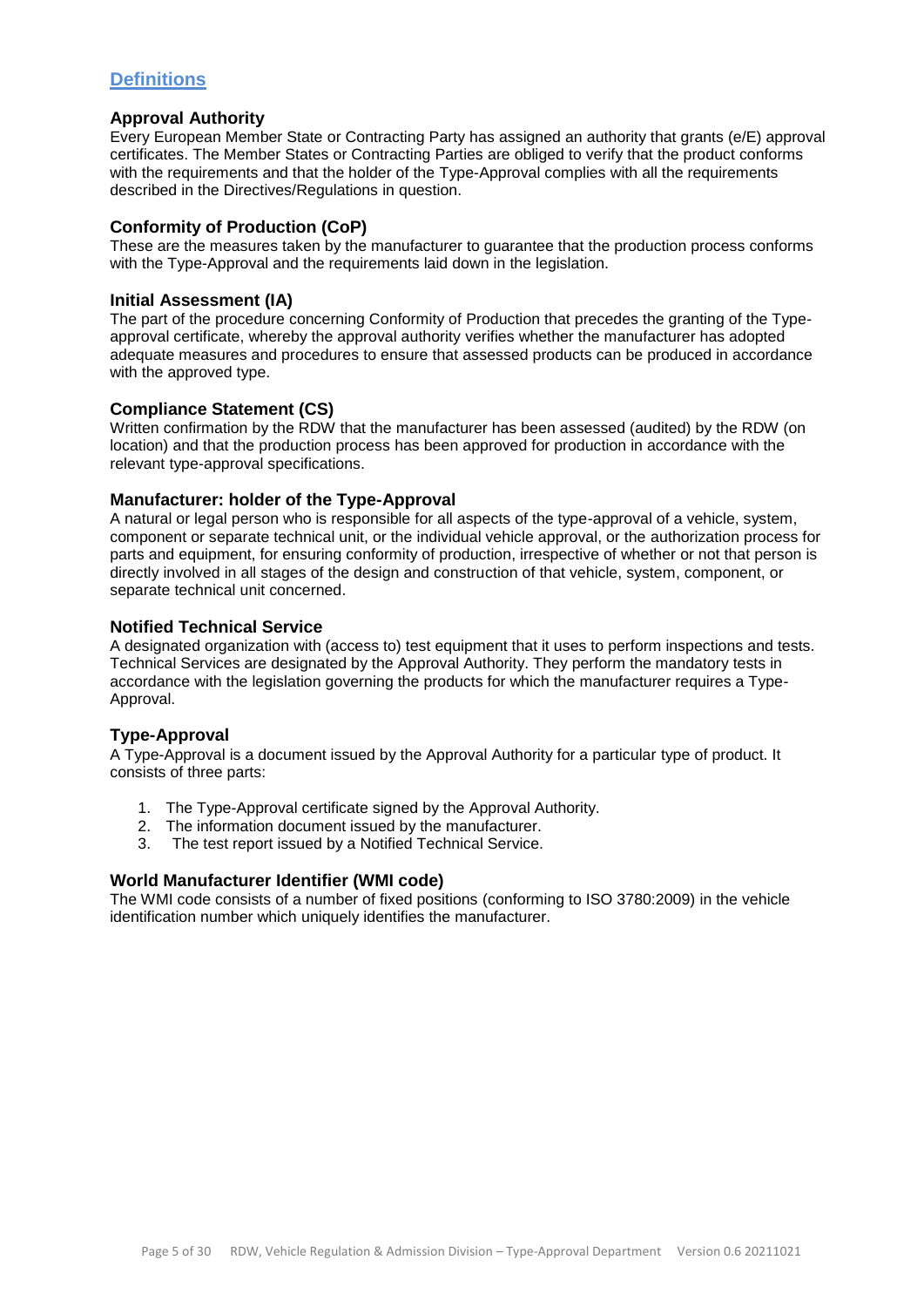#### <span id="page-5-1"></span><span id="page-5-0"></span>**Initial Assessment**

The part of the Conformity of Production that precedes the granting of the Type-Approval certificate, where the approval authority verifies that the manufacturer has established adequate measures and procedures to ensure that products can be produced in conformity with the Type-Approval. After a positive conclusion of the information meeting, the manufacturer can apply for an Initial Assessment.

### <span id="page-5-2"></span>**Add Directive / Regulation (Scope)**

If the manufacturer wants to add a Directive and/or Regulation the manufacturer has to fill out the application form Conformity of Production (CoP), including the requested documents (see the table at part V). After this change is accepted by RDW, the manufacturer can apply for Type-Approvals for the new legislation.

### <span id="page-5-3"></span>**Add Production Location (Loc)**

If the manufacturer wants to add a (external) production location, the manufacturer has to fill out the application form Conformity of Production (CoP), including the requested documents (see the table at part V). The application form can be requested per email, please request the form per cop@rdw.nl The manufacturer can also use this service to delete a production location, please always mention all actual production locations in the application form. Be aware that in case of an external production location (not part of your own organization), the manufacturer has to provide additional information (see application form).

### <span id="page-5-4"></span>**Changes in Name / Address (NA)**

In case the manufacturer applies for a change of name and/or address, the manufacturer has to fill out the application form Conformity of Production (CoP), including the requested documents (see the table at part V). The application form can be requested per email, please request the form per cop@rdw.nl The costs for this change are covered by the annual contribution fee, only the cost for the Type-Approval Statement (TAS) will be charged. A 'Type-Approval Statement' (TAS) can be issued when the manufacturer holds five Type-Approval certificates or more. This statement explains the change and lists the Type-Approvals on which the change is applicable for.

### <span id="page-5-5"></span>**Acquisition / Merger (AM)**

In case of an Acquisition or Merger the manufacturer has to fill out the application form Conformity of Production (CoP), including the requested documents (see the table at part V). The application form can be requested per email, please request the form per cop@rdw.nl After all this information is received, RDW will assess this information and inform the manufacturer

whether RDW accepts this acquisition/ merger or not.

### <span id="page-5-6"></span>**Voluntary Request for Withdrawal (VRW)**

In case the manufacturer definitely ends the production of any product for which RDW has granted Type-Approval, the manufacturer has to fill out the application form Conformity of Production (CoP), including the requested documents (see the table at part V). The application form can be requested per email, please request the form per cop@rdw.nl

### <span id="page-5-7"></span>**Reusability, Recyclability and Recoverability (RRR)**

The manufacturer should have appropriate provisions laid down to ensure that type-approved vehicles belonging to category M1, and those belonging to category N1, may be put on the market only if they are reusable and/or recyclable to a minimum of 85 % by mass and are reusable and/or recoverable to a minimum of 95 % by mass. The manufacturer has to fill out the application form Conformity of Production (CoP), including the requested documents (see the table at part V). The application form can be requested per email, please request the form per cop@rdw.nl

### <span id="page-5-8"></span>**Heavy Duty Vehicles CO2 (HDVCO2)**

The manufacturer must be authorized by the approval authority to use the simulation tool for typeapprovals related to emissions and information on vehicle repair/maintenance. The manufacturer has to fill out the application form Conformity of Production (CoP), including the requested documents (see the table at part V). The application form can be requested per email, please request the form per cop@rdw.nl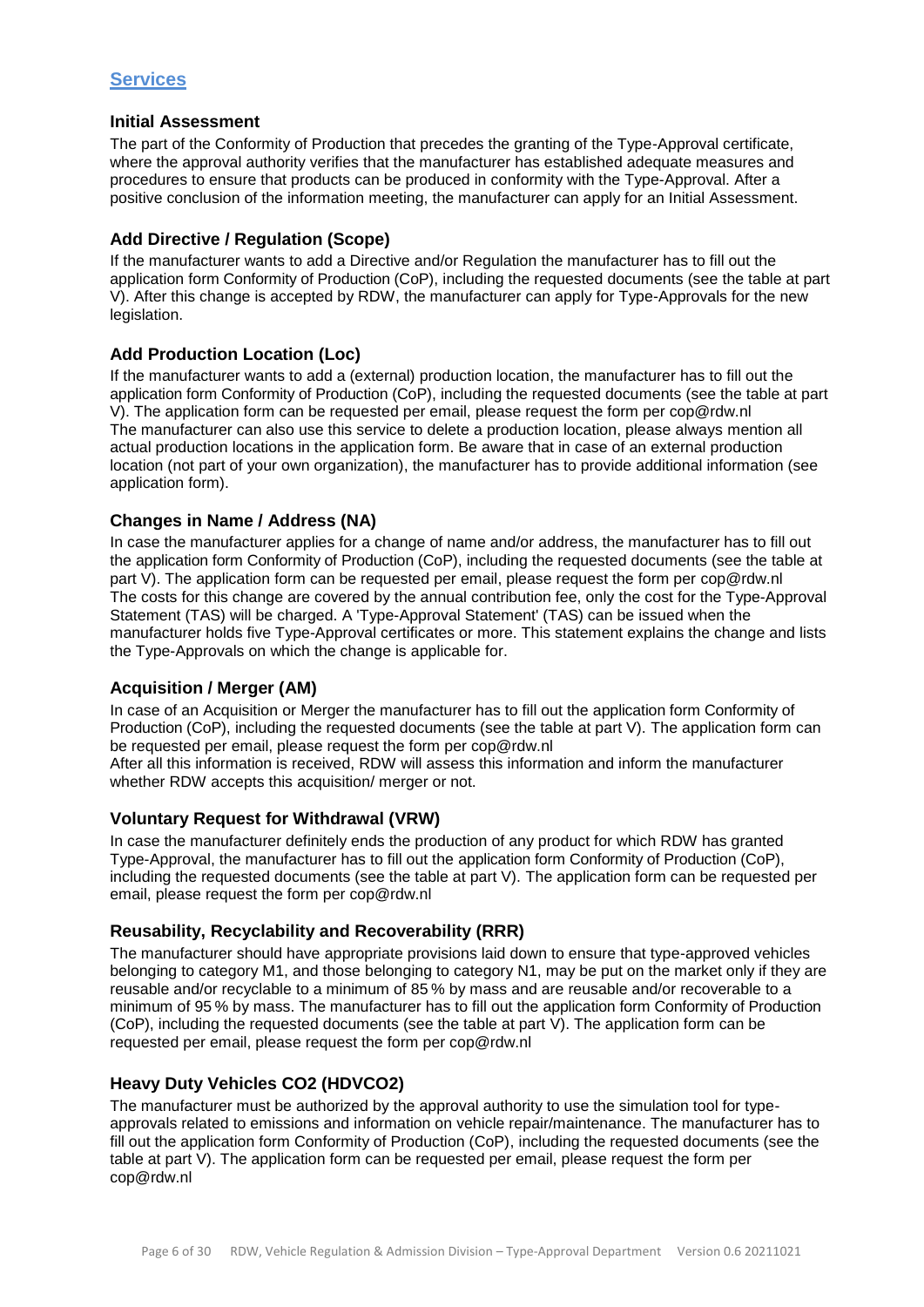### <span id="page-6-0"></span>**Part I: Processes**

#### <span id="page-6-1"></span>**Initial Assessment (IA)**

Before RDW can issue a Type-Approval, it verifies whether the manufacturer has (implemented) adequate plans to effectively guarantee the Conformity of Production. The manufacturer's first application submitted to a Type-Approval authority is called an "Initial Assessment" (IA). The Initial Assessment process is described below.

#### Information meeting

The Initial Assessment process starts with an information meeting. The manufacturer needs to send an email to cop@rdw.nl the contact details and the product group for which the manufacturer wants to request an Initial Assessment (IA). RDW will then contact the manufacturer to schedule an information meeting. **If an application is submitted before the information meeting has taken place, RDW will not process it.**

The purpose of the information meeting is to make introductions between the manufacturer and RDW, inform the manufacturer about the IA-process, the responsibilities of the manufacturer and RDW, and to answer questions that the manufacturer may have. We ask the manufacturer to read this information document and the *Policy rule on application, granting and supervision on type-approvals by the RDW*  before the information meeting and to prepare questions in advance.

The information meeting must be attended by at least the CoP responsible person and the CoP contact person (if this is another person than CoP responsible person).

After the information meeting, RDW will send the notes of the meeting with a confirmation that the manufacturer can proceed with the application.

Please note that the RDW expects the application to be submitted within three months after the information meeting is held.

#### Application of the initial assessment

The manufacturer can submit the application after receiving the conformation from the RDW by filling in the application form: Conformity of Production (CoP). The application form can be requested per email, please request the form per cop@rdw.nl

Part V of this document described the process and requirements with regard to the application for an Initial Assessment.

#### Initial Assessment (administrative)

After the manufacturer has submitted the application RDW will prepare an Initial Assessment plan describing the planning, timing, and scope for the administrative Initial Assessment. This will be shared with the manufacturer and is the basis for performing the Initial Assessment.

RDW evaluates the documents for Initial Assessment to verify whether all the information complies with the criteria included in Annex 3 of this document.

The results of the assessment will be reported to the manufacturer in an Initial Assessment report, containing:

- The results per criteria, including the verified document(s)
- The decision

Results per criteria are categorized as follows:

- **Conformity:** The assessed item meets the criteria.
- **Minor nonconformity:** The assessed item does not meet the criteria. However, the nonconformity cannot and/or does not lead to (possibly) producing products that do not comply with the associated Type-Approval(s).
- **Major nonconformity**: The assessed item does not meet the criteria and the nonconformity directly leads to (possibly) producing products that do not or will not comply with the associated Type-Approval(s).
- **Observation**: The assessed item meets the criteria. However, points of improvement and/or points of attention have been identified regarding the assessed item. For example, areas for improvement based on the experience and knowledge of the auditor and/or based on "best practices" within the sector, or possible areas for attention as a result of expected changes in legislation and regulations.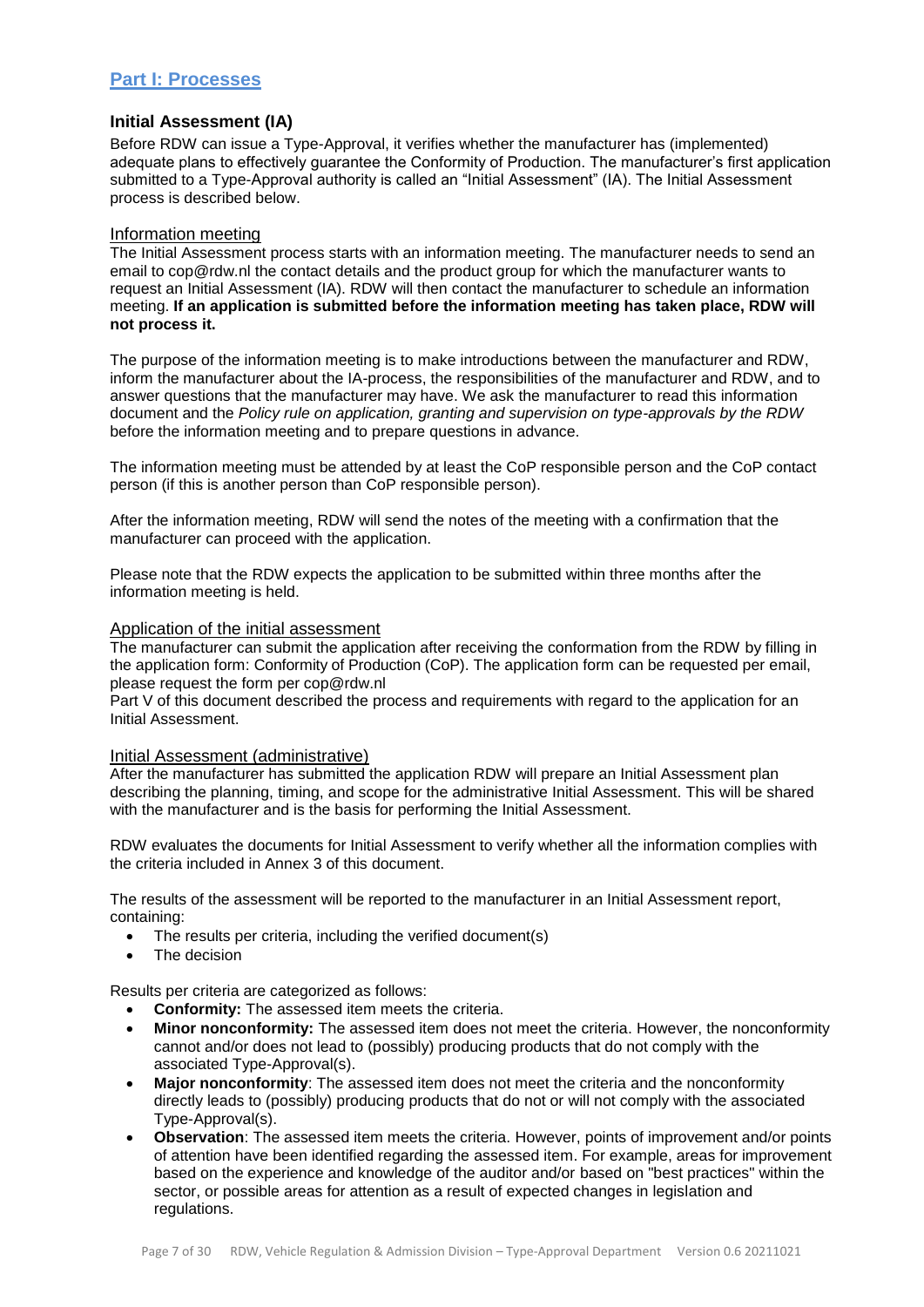### Corrective measures

If the Initial Assessment report contains one or more deviations, the manufacturer needs to take corrective measures. The manufacturer shall prepare a document with corrective actions per deviation, containing at least:

- The observed deviation(s)
- Per detected deviation:
	- o A root cause analysis of the deviation
	- o The corrections) applied or planned to be applied.
	- o The corrective measure(s) applied or planned to be applied.
	- o A reference to the document proving the corrective action.

The following applies to deviations and corrective measures:

- In case **only minor nonconformities** are identified, the manufacturer shall provide RDW with a corrective actions plan **within three months** after receiving the audit report.
- In case one or more major nonconformities are identified, the manufacturer shall provide RDW with a corrective actions plan **within one month** after receiving the audit report.
- **After submitting the first application** for Initial Assessment, the manufacturer has a **maximum of another two opportunities** to provide correct and complete documents (three times in total).

#### Factory/company visit as part of the Initial Assessment

Generally, the Initial Assessment consists of only the administrative Initial Assessment. However, RDW can decide to perform an on-site visit audit in addition to the document assessment. If the manufacturer does not have a certified quality system, an on-site visit will always take place as part of the Initial Assessment. The on-site visit will be held before issuing a "Communication concerning initial assessment" and after finalizing the administrative Initial Assessment. An IA-plan for the on-site visit will be prepared by RDW and shared with the manufacturer, describing the planning, timing, and scope of the visit as part of the Initial Assessment.

RDW performs the site-visit audit by verifying compliance to the criteria included in Annex 4 of this document. The results of the factory/company audit will be reported to the manufacturer in an Initial Assessment report of the factory/company visit.

#### Decision on Initial Assessment

After a positive result of the Initial Assessment (when all nonconformities are followed-up) RDW will issue a "communication regarding initial assessment".

The Initial Assessment will be rejected when:

- The manufacturer has not provided corrective measures within the previously indicated timeframes for the identified major and/or minor nonconformities.
- The manufacturer has not remediated the nonconformities after two attempts (after the initial application, three in total).

After a rejection the manufacturer cannot request type approval from the RDW for the requested scope.

#### First CoP audit

The first CoP audit (refer to Part II Audit for the process) will be conducted within 12 months after issuing the "communication regarding initial assessment". If the manufacturer has not yet produced within 12 months, this must be declared in a *statement of not producing within 12 months* after which the CoP audit may be postponed once.

The "communication regarding initial assessment" expires after two years. If no type approval has been requested or there hasn't been any production within these two years (CoP audit couldn't be performed) the "communication regarding initial assessment" will expire.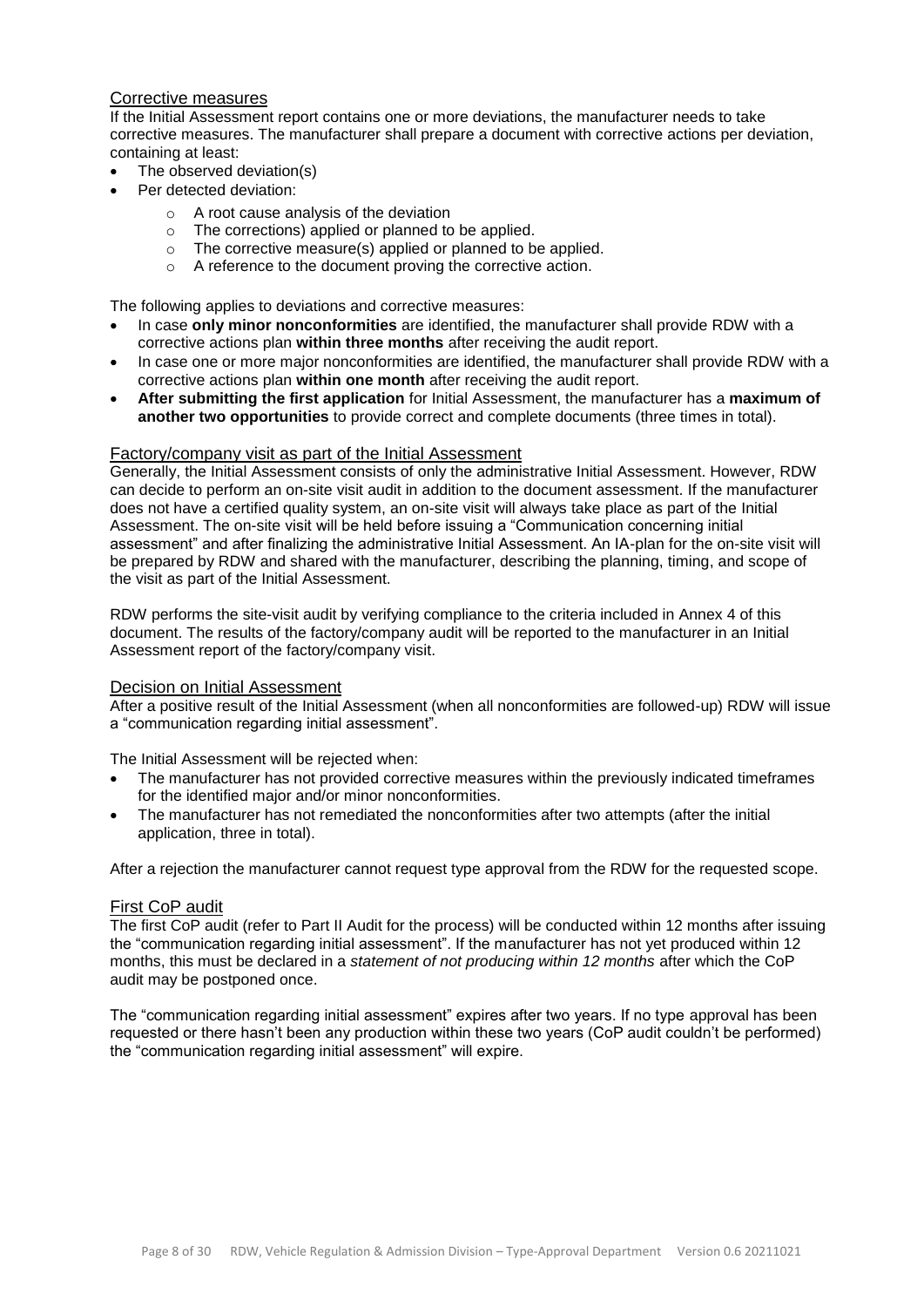### <span id="page-8-0"></span>**Application for Type-Approval**

- An application for a Type-Approval is submitted through a Notified Technical Service.
- An application is submitted to RDW by means of a type-approval application form adopted by RDW and available on the website of RDW.
- Prior to submission of an application, a type‐approval number must be reserved. This submission is preferably done by the Technical Service using a form developed for this, available on the website of RDW.
- If the Manufacturer wants to have the required tests conducted by RDW, the form developed for this must be used, which can be found on the website of RDW.
- Type-Approvals are issued for a defined product type.
- The product definition of a Type-Approval can vary in the numerous Directives and/or Regulations. A product type is often described as a group or series of products with the same specific properties.
- Every Directive and Regulation determines the area of application of the relevant legislation. As the manufacturer, it is your responsibility to apply for the specific legislation that applies to the product the manufacturer is bringing on the market.
- The manufacturer must describe the technical details of the product in an information document that complies with the structure of the Directive/ Regulation.
- The manufacturer must submit the information document together with product samples to the technical service for verification and testing.
- The Approval Authority will issue a Type-Approval after 1) the technical service has tested the product in accordance with the applicable legislation, 2) when the test results show that the product complies with the requirements after the information document has been verified on the basis of the product, and 3) if the manufacturer has a valid IA/CoP for the concerned legislation.
- The manufacturer should keep a record of the Type-Approvals. In case the Directive or Regulation, the design of the product, the production or the information document is changed, then the manufacturer must verify whether it is necessary to update the Type-Approval.
- Type-Approvals cannot be taken over by another manufacturer.

# <span id="page-8-1"></span>**Conformity of Production (CoP)**

- When the manufacturer has a Type-Approval and the manufacturer brings products on the market, the manufacturer must verify the Conformity of Production process.
- The manufacturer shall determine how to obtain the demonstrable proof of the Conformity of Production that is used in order to comply with the Directives/Regulations in question. Among other things, this is influenced by the Type-Approval category, the production scale, and the production process.
- If the manufacturer makes any changes in the Conformity of Production information or the documents that were submitted and agreed, the manufacturer must notify the Approval Authority of these changes by filling in the application form Conformity of Production (CoP).
- The manufacturer must ensure that the Conformity of Production is demonstrated by analyses of the production processes and inspections and tests of the production samples, as agreed during the Initial Assessment.
- As the holder of the Type-Approval the manufacturer is always fully responsible for the Conformity of Production. The manufacturer must be able to show at all times that they follow the Conformity of Production requirements as stipulated in the applicable legislation.
- In case the production is performed at an external production location (not part of the organization of the manufacturer) the "RDW policy on external manufacturers" shall be followed (see Annex 2). Still the manufacturer needs to prove the CoP is ensured and other provisions are complied with.
- When the results of the analyses, inspections and tests shows that the manufacturer is not in compliance, then the manufacturer must take the necessary steps to restore the Conformity of Production and notify the Approval Authority.
- RDW verifies the implementation of the Conformity of Production measures.

How often surveillance takes place (frequency) depends on any provisions in respect thereof in the legislation as well as a risk analysis carried out by RDW.

- The risk factors may consist, among other things, of the following:
- the absence of an ISO certificate
- results from previous assessments
- the nature of the product
- the moment of the most recent audit
- complaints and information concerning product deviations known to the RDW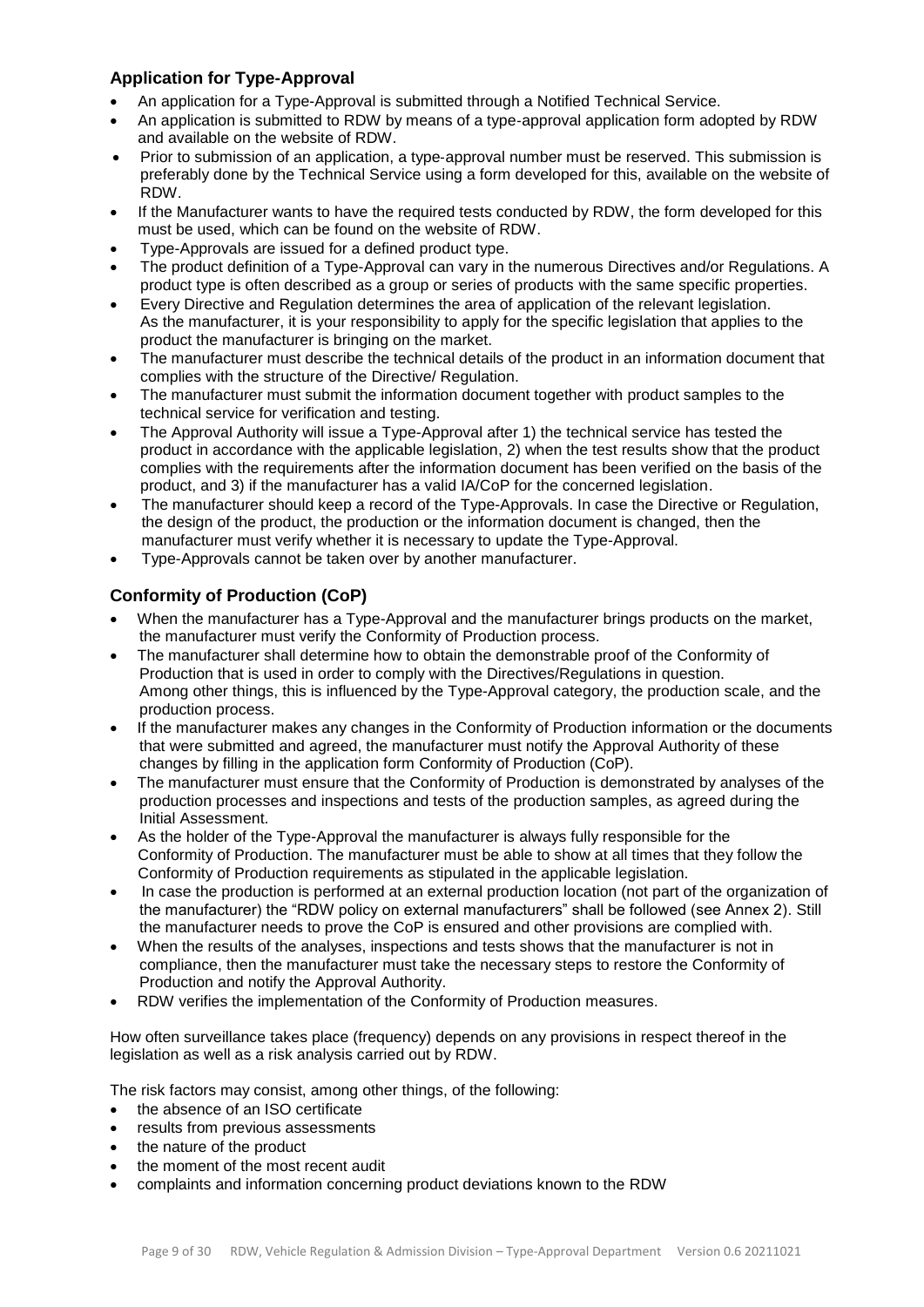# <span id="page-9-0"></span>**Part II Audit**

### <span id="page-9-1"></span>**CoP audit**

- The purpose of the audit is to gather the evidence and information the requirements for CoP mentioned in the relevant EU Regulations / ECE Regulations are met for the type approvals issued by RDW.
- When personnel of a different part of the manufacturer's internal organization (e.g., headquarters, homologation department and others) are involved in fulfilling the CoP requirements, presence, and assistance from personnel from these departments during the audit is required.
- If a third party (not part of the internal organization) is involved in fulfilling the CoP requirements it is allowed this third party assists during the audit only in case the responsibilities are clearly assigned by means of a contract and indicated during the Initial Assessment.
- All the information verified during the audit will be kept confidential.
- RDW can perform supervisory activities at any time in accordance with the applicable legislation.
- Verbal and written communication between the Vehicle Regulations & Licensing (VRT) division of RDW and the Manufacturer takes place in Dutch or in English.
- During an audit on the Conformity of production, the representative of the manufacturer must have sufficient command of the English language at a technical content level. If this is not the case the manufacturer must engage an interpreter or a representative of the Technical Service who has sufficient command of the language.
- It would be appreciated if the manufacturer arranged the transport for our inspector(s) before and after the audit and if needed to and from the airport. A concept travel schedule will be shared with the manufacturer beforehand.

### <span id="page-9-2"></span>**Audit agenda**

Before the audit will be performed an agenda will be sent to the manufacturer. After receipt of the agenda the manufacturer can propose an altered agenda if efficiency can be improved. Before the agenda can be altered RDW needs to receive the proposal on time and needs to confirm the changes. During the audit the agenda can be altered by the auditor.

### <span id="page-9-3"></span>**Execution of the audit**

During the opening and closing meeting, the person(s) responsible for CoP and (representatives of) the management must be present. For other activities, it is sufficient if a responsible person is present to explain the quality system in general and CoP procedures in particular and has access to filled checkand test records. Also, for the activities mentioned above responsible person(s) able to explain these activities are to be available. The manufacturer must present all information (procedures, records, reports, etc.) that is regarded necessary by the auditors. The audit will be held in English and the manufacturer must provide translation into their own language.

### <span id="page-9-4"></span>**Category of audit findings**

- During the audit all findings will be clearly communicated and mentioned in the audit report and are based on the principle: 'requirement', 'deviation from requirement' and 'evidence'.
- In case of more extensive audits with multiple audit teams, short meetings can be organized to discuss the findings. This is done in agreement with the manufacturer.
- Detailed discussions about the findings should be held before the closing meeting.
- During the closing meeting the results of the audit will be presented by RDW auditors. The manufacturer is given the opportunity during the closing meeting to ask questions. This will not alter the audit report, however.
- Findings must be clear and agreed between the auditee and auditor. They are categorized as follows:
	- Conformity: The assessed item meets the criteria.
	- **Minor nonconformity:** The assessed item does not meet the criteria. However, the nonconformity cannot and/or does not lead to (possibly) producing products that do not comply with the associated Type-Approval(s).
	- **Major nonconformity:** The assessed item does not meet the criteria and the nonconformity directly leads to (possibly) producing products that do not or will not comply with the associated Type-Approval(s)
	- **Observation**: The assessed item meets the criteria. However, points of improvement and/or points of attention have been identified regarding the assessed item. For example, areas for improvement based on the experience and knowledge of the auditor and/or based on "best practices" within the sector, or possible areas for attention as a result of expected changes in legislation and regulations.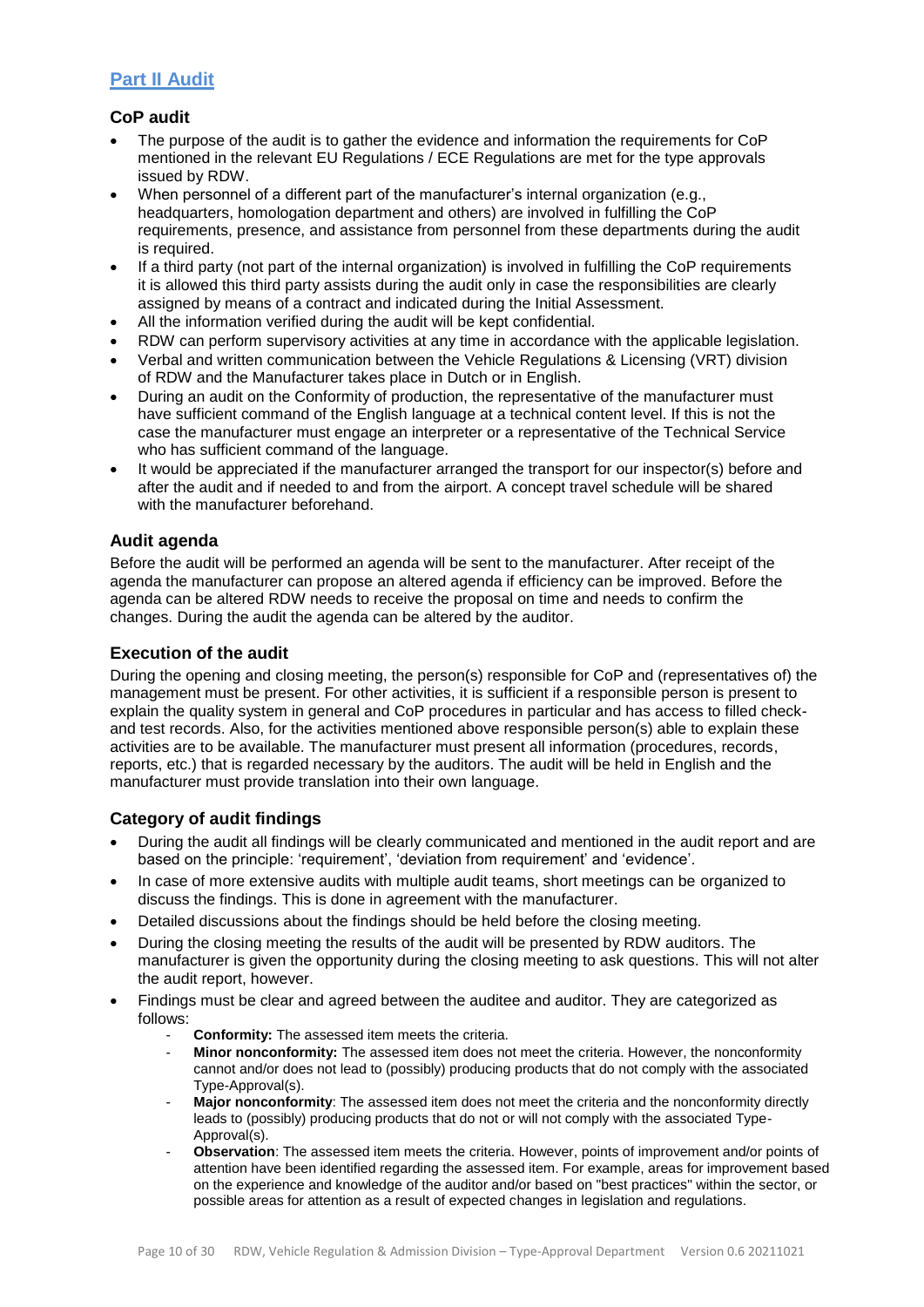### <span id="page-10-0"></span>**Response period**

If RDW conducts an audit, the implementation of the documents that were submitted will be verified. If the manufacturer also fully use the documents submitted earlier in the process, the result of the audit will be positive for those points. If nonconformities are detected during an audit, the manufacturer is given three months' response time to present the cause, correction, and corrective measures to RDW. After 3 months, regardless of the response that RDW has received, RDW will issue a decision about the Conformity of Production (CoP).

During the response period, the manufacturer can email any questions, remarks, and doubts to [cop@rdw.nl.](mailto:cop@rdw.nl.) If the manufacturer does not supply all the required information within the response period, RDW can withdraw the Type-Approvals and/or the Compliance Statement.

### <span id="page-10-1"></span>**Designated external bodies**

RDW has designated external bodies to act on behalf of RDW regarding conducting COP verification audits. In case RDW selects the manufacturer for a COP audit the manufacturer may instead be visited by one of these designated organizations. Either one of these organizations will contact the manufacturer for the audit. After the assessment, the report will be sent to RDW and RDW will decide if the Compliance Statement will be extended.

The auditors of these organizations are independent, competent, and qualified to conduct the verification audit on behalf of RDW. All the information verified during the audit will be kept confidential.

The invoice for the verification audit will be sent to the manufacturer by RDW.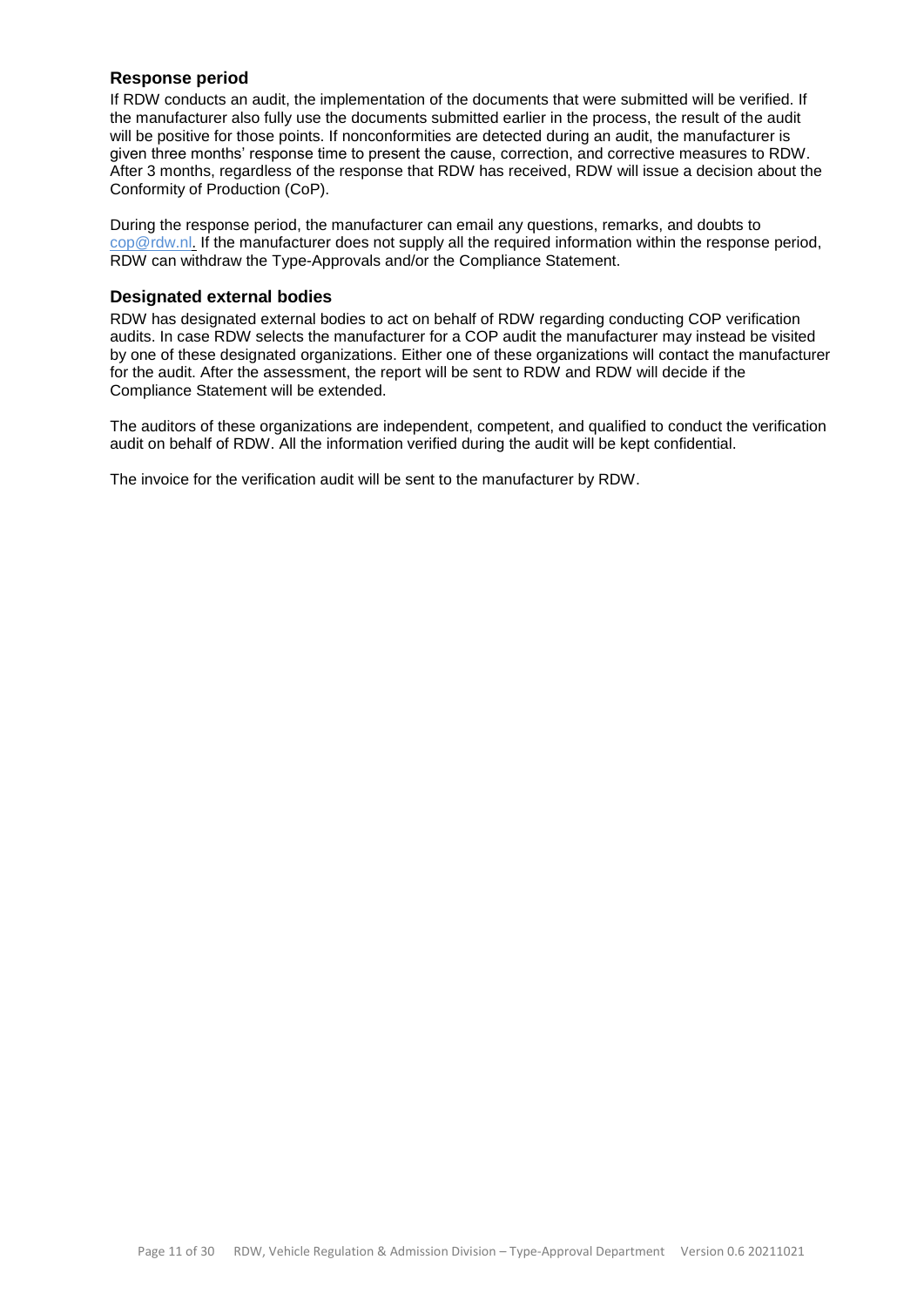# <span id="page-11-0"></span>**Part III: Obligations**

When Type-Approvals are being obtained, three stakeholders are involved: the manufacturer, the Technical Service, and the Approval Authority. Each has its own obligations on the basis of the legislation.

### <span id="page-11-1"></span>**Your obligations as the manufacturer**

As the holder of the Type-Approvals, the manufacturer must satisfy the following requirements.

- The manufacturer must obtain the necessary Type-Approvals for the specific products before they are brought to the market.
- The manufacturer should ensure that the Type-Approvals are valid at all times.
- The manufacturer must implement and maintain an effective quality system in order to guarantee the Conformity of Production (CoP).
- The manufacturer must produce the products in accordance with the Type-Approval and legal requirements.
- The manufacturer should bring the products on the market in accordance with the requirements.
- The manufacturer must act and take responsibility if products do not conform.
- In order to verify the Conformity of Production (CoP), The manufacturer must give the Approval Authority's inspector access to all the production locations at all times.
- A manufacturer is obliged to recall vehicles already sold, registered, or put into service in case one or more systems, components or separate technical units fitted to a vehicle presents a serious risk to road safety, public health, or environmental protection.

The stipulations in the Conformity of Production (CoP) and the verification by the Approval Authority are set out in:

- Appendix 1 of Revision 3 of the Geneva Agreement of 20 March 1958 (parts and systems). (vehicle categories M, N, O: passenger vehicles, commercial vehicles, and trailers).
- Article 31 and Annex IV of Regulation (EU) 2018/858 (Vehicle category M, N and O: motor vehicles and their trailers, and of systems, components and separate technical units intended for such vehicles.
- Article 9 and 33 of EC Directive 168/2013/EC and Annex VI of Regulation 44/2014 (vehicle category L: two-wheeled or three- wheeled vehicles and quads).
- Article 8 and 28 of EC Directive 167/2013/EC and Annex IV of Regulation 1322/2014 (vehicle category T, R, C and S): agricultural and forestry vehicles).
- Article 26 of Regulation 2016/1628/EC and Annex II of 2017/654(mobile machines not intended for road use) requirements as laid down in various EC Directives and/or ECE regulations.

Legislation is regularly amended. It is your responsibility as the manufacturer to keep up to date with any amendments and, where appropriate, to change the products, production, and organizational structure. Relevant publications can be obtained in the following way:

Website EU (EC Directives and Regulations):

- Eurlex website (EU legislation): [www.lex.europa.eu](https://eur-lex.europa.eu/homepage.html?locale=en)
- UNECE website (ECE regulations): [www.unece.org](http://www.unece.org/trans/main/elcwp29)
- RDW's website: [www.rdw.nl](https://www.rdw.nl/over-rdw)
- EU legislation: [www.ec.europa.eu](http://ec.europa.eu/growth/sectors/automotive/legislation_en)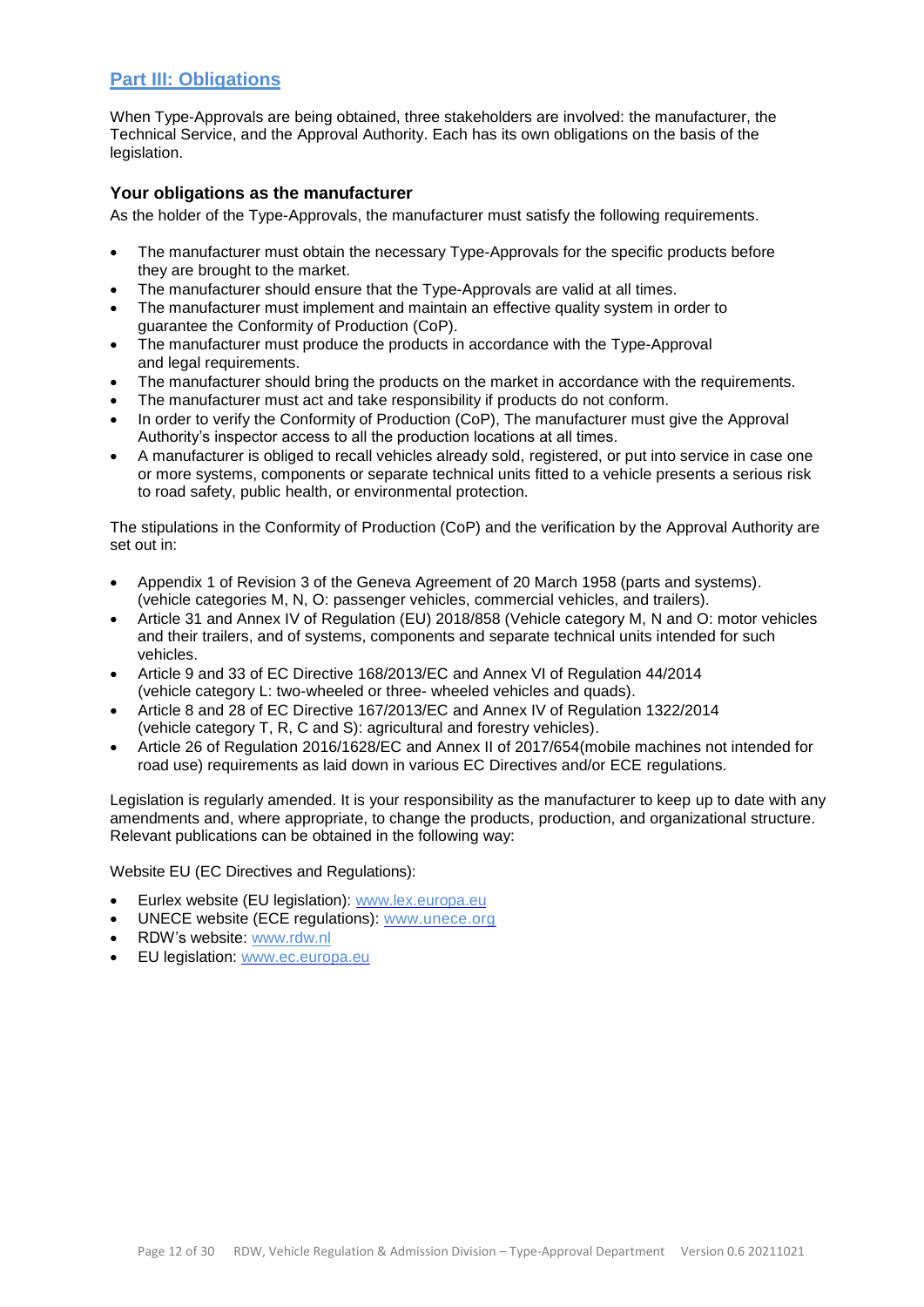### <span id="page-12-0"></span>**Obligations of the Type-Approval Authority**

The Type-Approval Authority that has issued the Type-Approval is obliged to verify whether all the requirements have been complied with. This verification consists of five steps:

- 1. Registering and maintaining the information and registration submitted by the manufacturer.
- 2. Assessing the contents of the quality system in relation to the Conformity of Production (CoP) and Type-Approvals.
- 3. Regularly inspecting whether the holder of the Type-Approval is complying with the Conformity of Production (CoP) requirements.
- 4. Taking action if the holder of the Type-Approval is not complying with the requirements.
- 5. Notifying the Technical Services that they can perform the Type-Approval tests.

### <span id="page-12-1"></span>**Obligations of the Notified Technical Services**

The Type-Approval Authority is obliged to notify the Technical Services. They will perform the mandatory tests in accordance with the legislation governing the products for which the manufacturer wants a Type-Approval. The results of the test will be specified in the test report. The Notified Technical Services must be able to produce a valid notification certificate. This must have been issued by the Type-Approval Authority and must be applicable for the parties applying for a Type-Approval.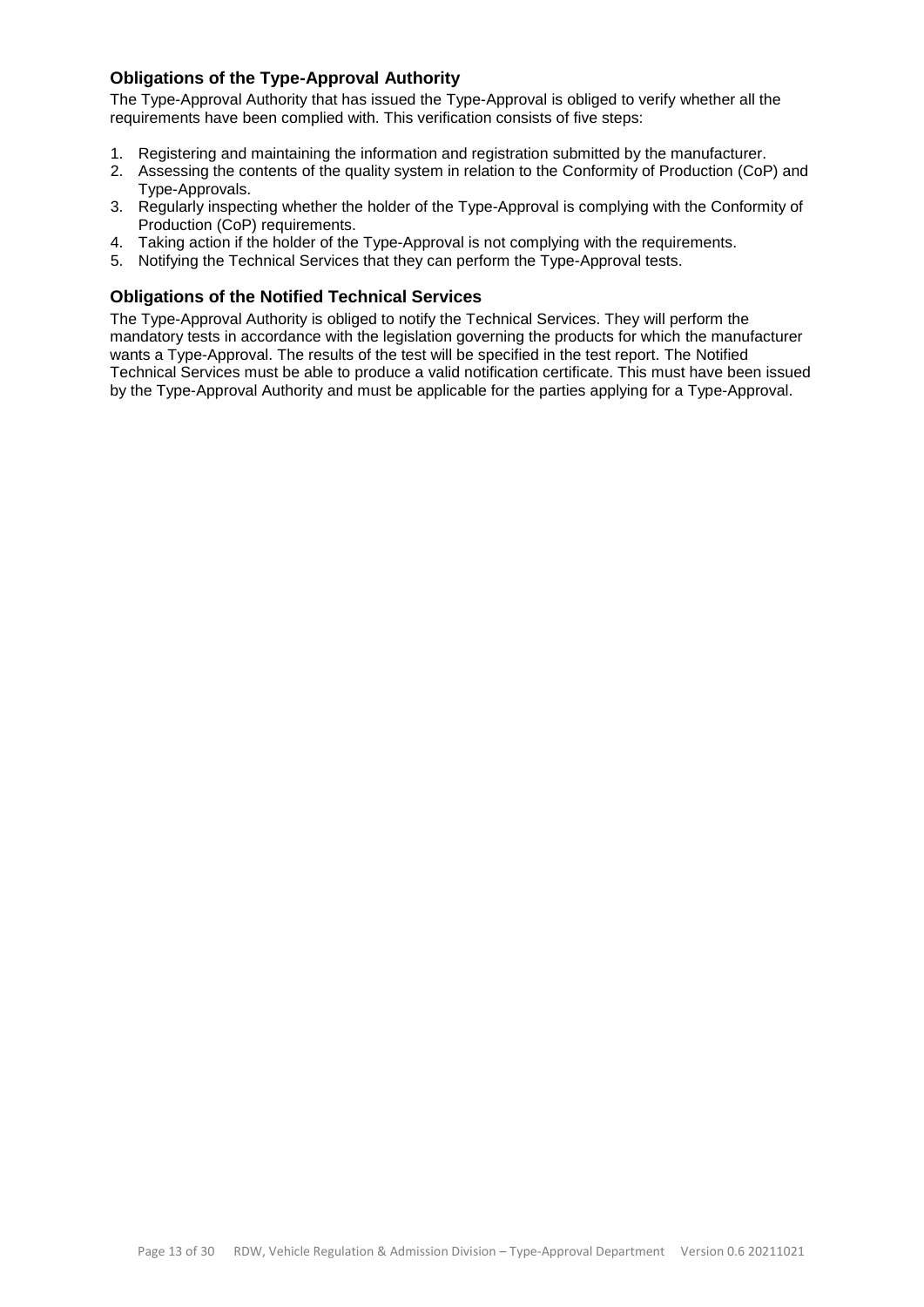# <span id="page-13-0"></span>**Part IV: Details and additional information**

### <span id="page-13-1"></span>**Costs of Surveillance**

It is the responsibility of the manufacturer to ensure that the production conforms with the requirements, including the legally mandatory verification by the Type-Approval Authority. The manufacturer will therefore be charged for all the costs for the audits or verifications. The costs for the hours spent for travelling will be charge by Travel hours, the costs for the hours of audit preparations, the audit itself, the follow-up, and the judgement of the corrective measures (if applicable) will be charged by technical hourly rate. In addition, accommodation and travel costs will be charged also. For information about the prices, see the following link: [www.rdw.nl.](https://www.rdw.nl/zakelijk/branches/fabrikanten-en-importeurs/english-information-about-typeapprovals/type-approval-for-components) In order to limit the costs, RDW tries to combine CoP audits for various manufacturers on the same trip or in the same area when this is possible. For an Initial Assessment and A+ review (based on a document review), as well as the assessment of the Corrective Measures, RDW will charge the technical hourly rate for each hour spent for the assessment.

### <span id="page-13-2"></span>**Annual contribution**

All manufacturers who has applied for Type-Approvals at RDW has to pay an annual contribution fee. This contribution covers the costs of:

- Information provision not related to an order, by email, letter, or phone
- Assessing and editing your company/ personal details
- Assessing and adding products (regulations)
- Assessing and changing/ adding production locations
- Issuing Compliance Statement after an administrative change and/ or verification audit
- Providing information about (future) relevant changes to regulations and legislations
- Informing and consulting with EU member states (ETAES) and UNECE about regulations and existing type-approvals

Products or services which are not included in the annual contribution fee:

- Type Approval Statement and/ or licenses
- Issuing Compliance Statement after IA audit
- All costs relating to an audit on site or an extensive administration audit (A+)

The contribution is not dependent on the number of Type-Approvals owned by the manufacturer. Payment of the annual contribution fee does not imply that the Compliance Statement will be extended. For information about the prices, see the following link: [www.rdw.nl.](https://www.rdw.nl/zakelijk/branches/fabrikanten-en-importeurs/english-information-about-typeapprovals/type-approval-for-components)

### <span id="page-13-3"></span>**Withdrawal of Type-Approvals and definitive discontinuation of production on a voluntary basis**

Type-Approvals are invalid under the following circumstances.

- If the legislation on the basis of which the Type-Approval was issued is repealed or replaced
- If the legal requirements become stricter
- If the manufacturer definitively terminates production
- If the manufacturer does not comply with the stipulations in the legislation

### <span id="page-13-4"></span>**Voluntary withdrawal of Type-Approvals**

When the manufacturer definitively discontinued the production of a product for which RDW had issued a Type-Approval, they should notify RDW. RDW will then investigate whether of all the CoP requirements have been complied with. Following this, RDW will issue a confirmation of the definitive discontinuation of production on a voluntary basis. After this confirmation has been issued, you can no longer produce the product in question or use the relevant Type-Approval certificate, number and/or marking.

The manufacturer continues to be responsible for all vehicles, parts and individual technical units that were produced before production was definitively discontinued. All other Member States will be notified about the matter.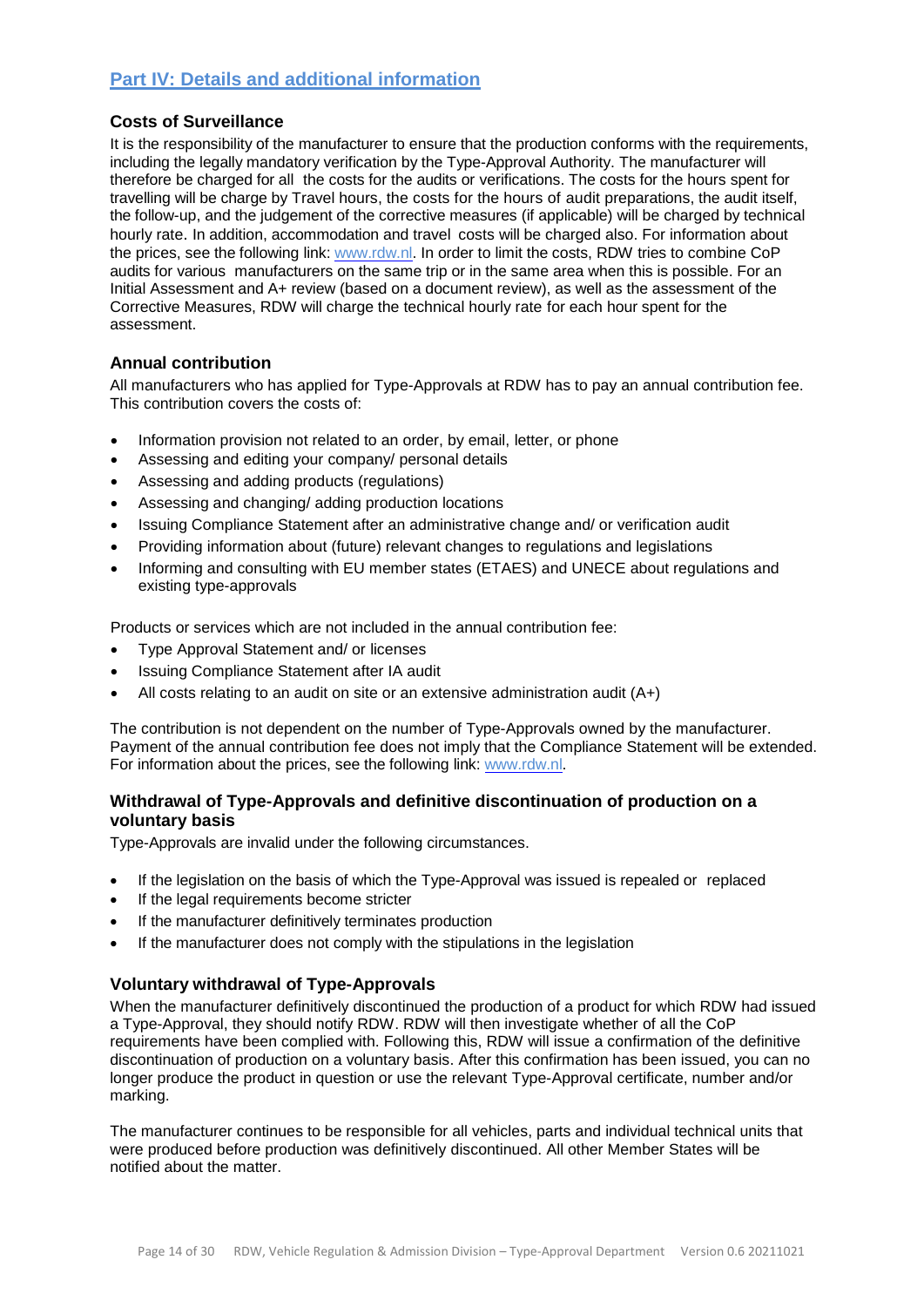In the application form Conformity of Production (CoP) the manufacturer can see which information the document must contain in order to be accepted. The application form can be requested per email, please request the form per cop@rdw.nl

### <span id="page-14-0"></span>**Forced withdrawal of Type-Approvals**

If the manufacturer does not comply with the requirements of the Directives and/or Regulations or does not correct the deviations or refuses to make the mandatory payments, RDW can decide to withdraw the Type-Approval(s). A withdrawal is irreversible. Following a withdrawal, you will not be permitted to produce the motor vehicles and trailers and/or their systems, parts, and separate technical units and/or bring them on the market. In case Type-Approvals for individual technical units, systems and/or parts are used in Type-Approvals for entire vehicles (Whole Vehicle Type-Approvals; WVTA), then they are invalid if one of the individual Type-Approvals is withdrawn.

All other Member States and the contracting parties of UNECE are notified about this withdrawal and a risk analysis is performed or market supervision or an inspection is carried out. You are obliged to recall motor vehicles that have already been sold, including their trailers and/or systems, components and separate technical units that are deemed to be unsafe or to pose a risk to the environment.

Despite the recall, the manufacturer remains responsible for compliance with all the requirements stipulated in the legislation for the motor vehicles and their trailers and/or their systems, components and technical units that were produced before the Type-Approval was withdrawn.

### <span id="page-14-1"></span>**Confidentiality declaration**

Employees of RDW are regularly asked to sign a confidentiality declaration under private law. However, RDW does not in principle sign any additional confidentiality declarations. The obligation of confidentiality is already regulated in [article 2:5 of the General Administrative Law Act](http://wetten.overheid.nl/BWBR0005537/Hoofdstuk2/Afdeling21/Artikel25/geldigheidsdatum_25-06-2015) (Awb) and therefore automatically applies to all tasks of RDW. Employees of RDW must therefore comply with this legal obligation and may not deviate from it by agreement.

### <span id="page-14-2"></span>**Recall procedure**

Where a vehicle, system, component, separate technical unit, part or equipment that has been placed on the market or that has entered into service is not in conformity with this Regulation or where the typeapproval has been granted on the basis of incorrect data, the manufacturer shall immediately take the corrective measures necessary to bring that vehicle, system, component, separate technical unit, part or equipment into conformity, to withdraw it from the market or to recall it, as appropriate.

The manufacturer shall immediately inform the approval authority that granted the type-approval in detail of the non- conformity and of any measures taken.

Where the vehicle, system, component, separate technical unit, part, or equipment presents a serious risk, the manufacturer shall immediately provide to the approval authorities and market surveillance authorities detailed information on the risk and on any measures taken in relation thereto.

Where economic operators do not take adequate corrective measures or where the risk requires rapid action, the national authorities shall take all appropriate provisional restrictive measures to prohibit or restrict the making available on the market, the registration or the entry into service of the concerned vehicles, systems, components, or separate technical units, on their national market, or to withdraw them from that market or to recall them.

### <span id="page-14-3"></span>**Type approval statement (TAS)**

In case of manufacturers name or address change, a 'Type-Approval Statement' can be issued when the manufacturer holds five type approval certificates or more. This statement explains the modification and lists the type-approvals it applies to. See application form Conformity of Production (CoP) for details about the requested documents. The application form can be requested per email, please request the form per cop@rdw.nl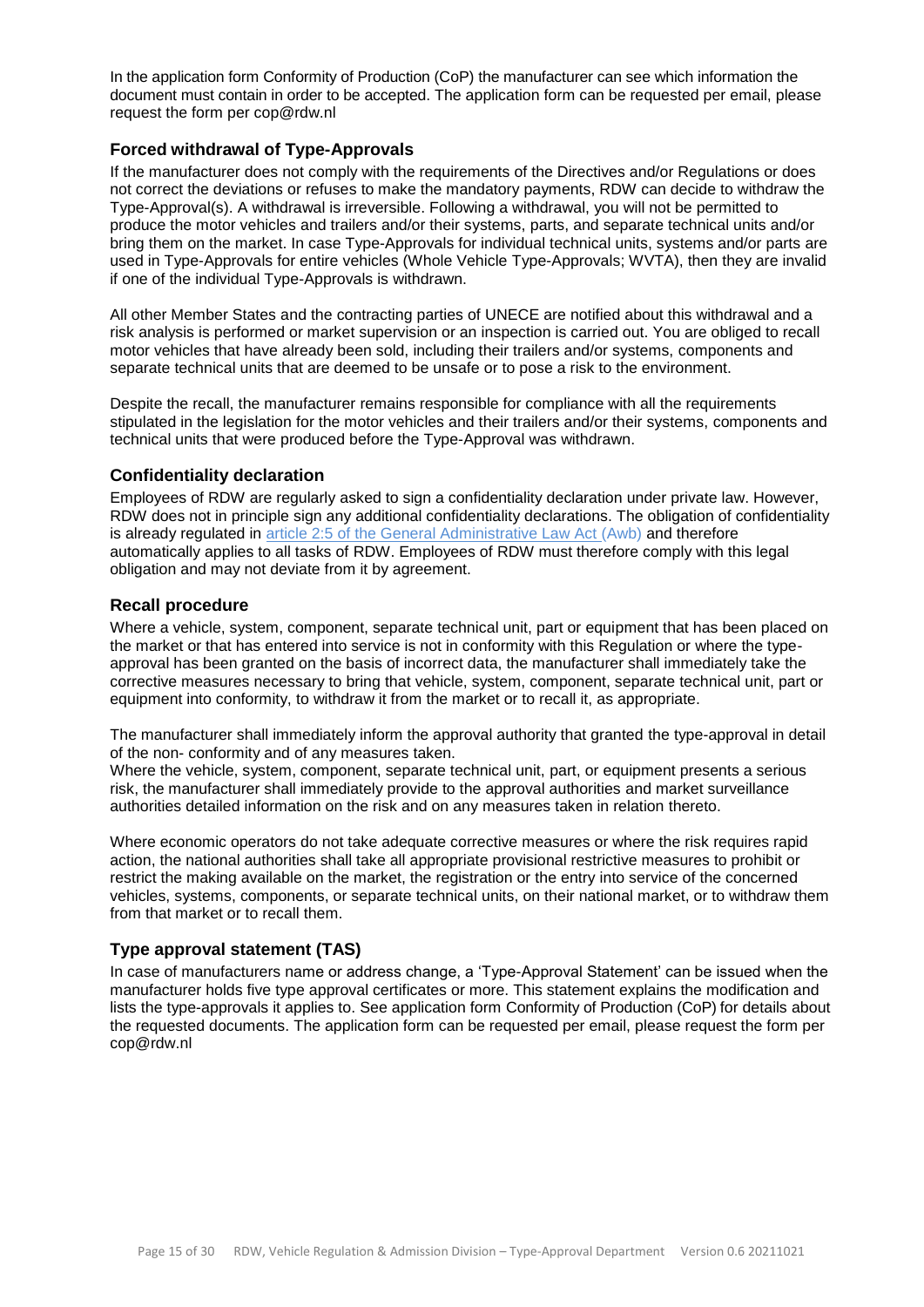### <span id="page-15-0"></span>**CoP test frequency RDW**

Every vehicle, equipment or part approved to an EU Directive or Regulation or UN Regulation shall be so manufactured as to conform to the approved type by meeting the specified requirements. The manufacturer must ensure the existence and application of procedures and adequate arrangements and documented control plans agreed with the approval authority for effective control of the conformity of production.

The manufacturer must carry out the tests and associated checks agreed with the approval authority necessary to verify continued conformity with the approved type, including, specifically, where applicable, tests specified in the said EU Directive or Regulation or UN Regulation.

The minimum frequency of COP tests, when not specifically mentioned, depend on the production amount per type, the production method and stability of the product characteristics and the other procedures and adequate arrangements. The manufacturer can submit a proposal to the approval authority for the COP test frequency during the initial assessment. Each year the agreed CoP test frequency has to be analyzed for effectiveness and stability for the of the product characteristics in case the frequency can or must be adjusted the manufacturer must propose the change to the approval authority.

### <span id="page-15-1"></span>**Type-approval construction modification (GWC)**

If a manufacturer modifies the construction of a vehicle carrying a Dutch license number, RDW needs to check whether the vehicle still meets the requirements after the modification has been made. Chapter 6 of the Dutch Ministerial Decree: Regeling voertuigen describes the construction modifications that need to be checked or approved. It involves inspection of requirements relating to the modification made.

A check of the requirements is made based on individual inspection unless you own a EGWC (Certification of approval for structural modifications) document. In that case, the vehicle modification has already been inspected by RDW.

You can apply for a copy of the GWC recognition information document by sending an e-mail to [VRTtesten@rdw.nl.](mailto:VRTtesten@rdw.nl)

### <span id="page-15-2"></span>**RRR (Reusability, Recyclability and Recoverability)**

In accordance with Directive 2005/64 of the European Parliament and of the Council of 18 September 2000 on end-of-life vehicles, appropriate provisions should be laid down to ensure that type-approved vehicles belonging to category M1, and those belonging to category N1, may be put on the market only if they are reusable and/or recyclable to a minimum of 85 % by mass and are reusable and/or recoverable to a minimum of 95 % by mass.

RDW checks manufacturers with N1 or/and M1 type approvals on the basis of Regulation 2005/64/EC. An RRR-audit is performed when a request comes in from a new manufacturer and will always be on site. Manufacturers who already have N1 or/and M1 type approvals will be checked on RRR during a CoP audit.

### <span id="page-15-3"></span>**HDVCO2**

Commission Regulation (EU) 2017/2400 introduces a common method to objectively compare the performance of heavy-duty vehicles placed on the Union market as regards their CO2 emissions and fuel consumption. It lays down provisions for the certification of components with an impact on CO2 emissions and fuel consumption of heavy-duty vehicles, introduces a simulation tool for the purpose of determining and declaring CO2 emissions and fuel consumption of those vehicles and lays down, inter alia, requirements for Member States' authorities and manufacturers to verify the conformity of the certification of the components and the conformity of the simulation tool operation.

The 2017/2400 regulation is the basis for the HDVCO2 process. Manufacturers can submit an application via the application form for Conformity of Production (CoP). The application form can be requested per email, please request the form per cop@rdw.nl

When RDW has taken note of the application, the manufacturer will be contacted to organize a meeting. In consultation with RDW, it will be discussed how the requirements set in 2017/2400 will be met. The manufacturer will have to make certain procedures relevant for complying with the requirements transparent to RDW.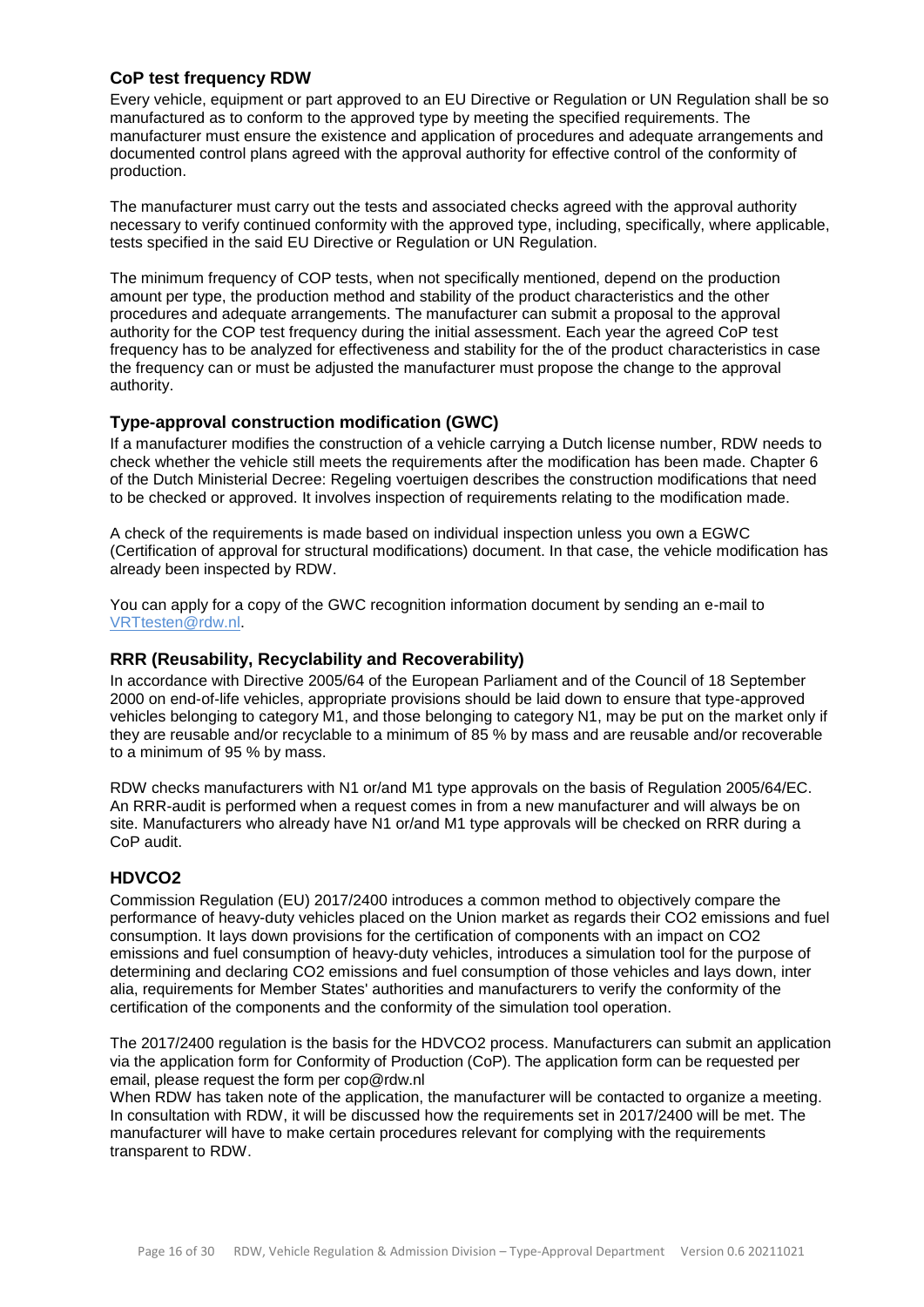#### <span id="page-16-0"></span>**Requirements representative Europe**

For the purposes of EU type-approval of vehicles, systems, components and separate technical units, a manufacturer established outside the Union shall appoint a single representative established within the Union to represent the manufacturer before the approval authority (Regulation (EU) 2018/858 art. 13.4 or 167/2013 art. 8.4 or 168/2013 art. 9.4)

That manufacturer shall also appoint a single representative established within the Union for the purposes of market surveillance, who may be the same as the representative appointed for the purposes of EU type-approval.

To apply for this RDW has to receive a copy of the Chamber of Commerce/ Identification of the representative and a contract between the representative and the manufacturer.

This becomes part of the application process for a Production Agreement (CoP).

In the application form for Conformity of Production (CoP) the manufacturer can see which information has to be supply in order to be accepted. The application form can be requested per email, please request the form per cop@rdw.nl

#### <span id="page-16-1"></span>**WMI code**

Manufacturers who holds type approvals of vehicles from RDW, must request a WMI code in the country the company is established.

WMI stands for World Manufacturers Identification and the code consists of a number of fixed positions in the VIN. Each vehicle must bear this unique identification number.

The manufacturer has to place the VIN (Vehicle Identification Number) in their vehicles themselves, for all vehicles produce. By including the WMI code in the VIN, the manufacturer of a vehicle can always be traced.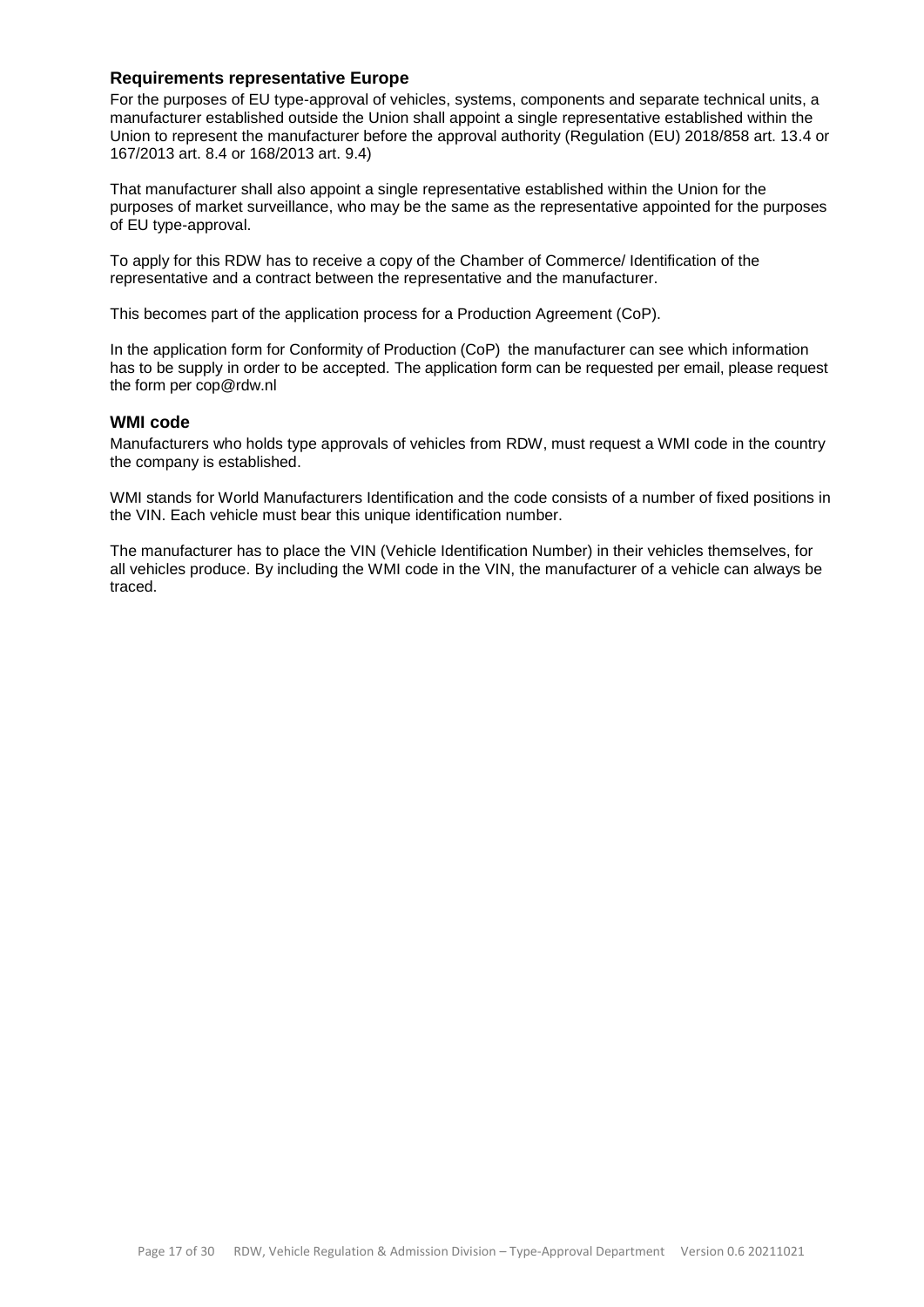

### <span id="page-17-0"></span>**Part V: Applying for an Initial Assessment (IA) and the requisite documents for maintaining Conformity of Production (CoP)**

This part of the information document explains how the manufacturer can register as a new manufacturer and which documentation the manufacturer will need to provide in case there is changed something in the information about the Conformity of Production. Lastly, it specifies which documents RDW will ask the manufacturer to submit when a CoP assessment is performed so that the manufacturer can retain the Compliance Statement and, in that way, still be entitled to (apply for) Type-Approvals.

### <span id="page-17-1"></span>**Collecting the documents**

See the table displayed on the following page. The table lists the documents that are necessary for each type of service (application or assessment), this is specified with the – and +. All the documents for the manufacturers' application specified with a + should be included as attachment of the application form for Conformity of Production

### <span id="page-17-2"></span>**Explanation of each document**

Annex 3 of this document contains an overview of all documents and the criteria per document. The manufacturer must comply with all the applicable criteria as listed in Annex 3. An overview of all criteria and per criteria the document in which it can be found must be attached in the Application Form. The template *Overview criteria and documents* is available in the Application Form and can be used for creating this overview.

### <span id="page-17-3"></span>**Submitting documents**

All of the required documents for each service we offer must be submitted through the application form for Conformity of Production (Conformity of Production (CoP). The application form can be requested per email, please request the form per cop@rdw.nl

It is important that every question will be answered in the application form and that all requisite documents will be added in the application form.

Documents have to be submitted separately for each subject and delivered in PDF. We do not accept the submission of a merged document for multiple subjects such as a manual, or photos of documents. The manufacturer should submit the documents and required information in Dutch or English language. Documents submitted in any other language will not be accepted.

The manufacturer should submit the documents and required information in Dutch or English language. Documents submitted in any other language will not be accepted.

Clearly give the documents the same names as those specified in the table. Therefore, the name must first include the letter of the subject in the table on the next page, followed by the title of the document. For example: F. CoP inspection plan.

### <span id="page-17-4"></span>**Services explained**

In the table on the next page, RDW makes a distinction between the following services:

- Initial Assessment (IA)
- Add Directive / Regulation (Scope)
- Add Production Location (Loc)
- Change Name / Address (NA)
- Acquisition / Merger (AM)
- Voluntary Request for Withdrawal (VRW)

Would you like to extend your certification with one of the following matters below? Send an e-mail with your request to cop@rdw.nl

- Reusability, Recyclability and Recoverability (RRR)
- Heavy Duty Vehicles CO2 (HDVCO2)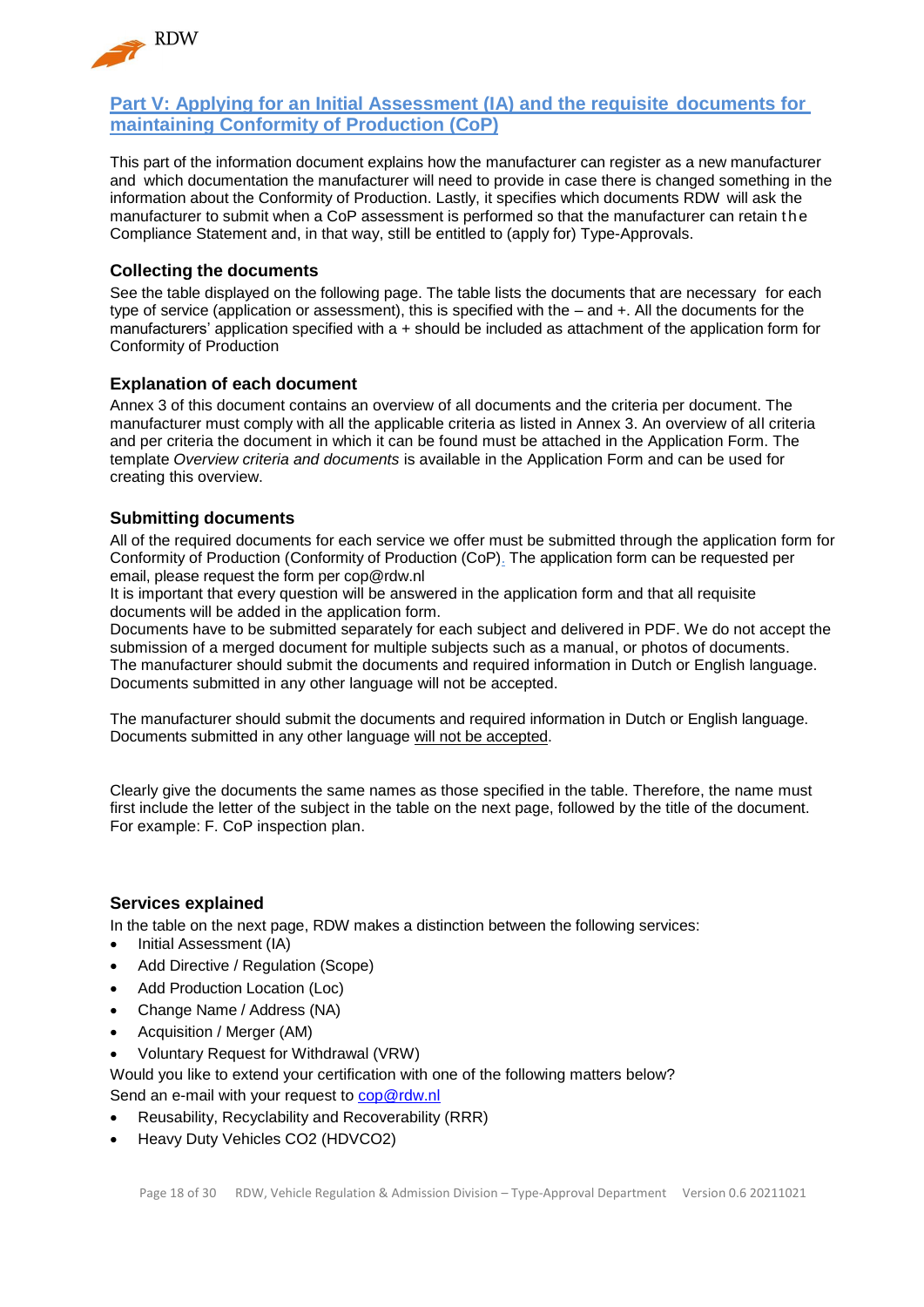

|                                                                                                                                                                                                                                                                                                                                                                                                                                                                                                                                                                                                                                                                                                                                                        | <b>Document</b>                                                                                                                                                                                                               | IA | <b>Scope</b> | Loc | <b>NA</b> | <b>AM</b> | <b>VRW</b> |
|--------------------------------------------------------------------------------------------------------------------------------------------------------------------------------------------------------------------------------------------------------------------------------------------------------------------------------------------------------------------------------------------------------------------------------------------------------------------------------------------------------------------------------------------------------------------------------------------------------------------------------------------------------------------------------------------------------------------------------------------------------|-------------------------------------------------------------------------------------------------------------------------------------------------------------------------------------------------------------------------------|----|--------------|-----|-----------|-----------|------------|
| 01.                                                                                                                                                                                                                                                                                                                                                                                                                                                                                                                                                                                                                                                                                                                                                    | Application form                                                                                                                                                                                                              | ٠  | ٠            | ÷   | ÷         | ٠         |            |
| А.                                                                                                                                                                                                                                                                                                                                                                                                                                                                                                                                                                                                                                                                                                                                                     | Company Registration                                                                                                                                                                                                          | ٠  | --           | --  | ÷         | ٠         | --         |
| В.                                                                                                                                                                                                                                                                                                                                                                                                                                                                                                                                                                                                                                                                                                                                                     | Company/ Organization diagram                                                                                                                                                                                                 | ٠  | --           | ٠   | ÷         | ٠         | --         |
| C.                                                                                                                                                                                                                                                                                                                                                                                                                                                                                                                                                                                                                                                                                                                                                     | Procedure CoP Inspection/Control<br>Plan(s)                                                                                                                                                                                   | ٠  | ٠            | ٠   | ÷         | ٠         |            |
| D.                                                                                                                                                                                                                                                                                                                                                                                                                                                                                                                                                                                                                                                                                                                                                     | Procedure for nonconformity<br>products in the market (incl. recall)                                                                                                                                                          | ٠  | $+^*$        |     |           | ÷         |            |
| Ε.                                                                                                                                                                                                                                                                                                                                                                                                                                                                                                                                                                                                                                                                                                                                                     | Procedure for nonconformity<br>products (before product is on the<br>market)                                                                                                                                                  | ٠  |              |     |           | ٠         |            |
| F.                                                                                                                                                                                                                                                                                                                                                                                                                                                                                                                                                                                                                                                                                                                                                     | Procedure for Legislation updates                                                                                                                                                                                             | ٠  | ٠            |     |           | ٠         |            |
| G.                                                                                                                                                                                                                                                                                                                                                                                                                                                                                                                                                                                                                                                                                                                                                     | Procedure for Changes in Design<br>and Development                                                                                                                                                                            | ٠  |              |     |           | ÷         |            |
| Н.                                                                                                                                                                                                                                                                                                                                                                                                                                                                                                                                                                                                                                                                                                                                                     | Procedure when Production is<br>Definitively Discontinued                                                                                                                                                                     | ٠  | $+^*$        |     |           | ٠         |            |
| I.                                                                                                                                                                                                                                                                                                                                                                                                                                                                                                                                                                                                                                                                                                                                                     | Statement of the manufacturer with<br>the reason of the change                                                                                                                                                                |    |              |     | ÷         | ٠         |            |
| J.                                                                                                                                                                                                                                                                                                                                                                                                                                                                                                                                                                                                                                                                                                                                                     | Combined statement from the old<br>and new manufacturer                                                                                                                                                                       |    |              |     |           | ٠         |            |
| Κ.                                                                                                                                                                                                                                                                                                                                                                                                                                                                                                                                                                                                                                                                                                                                                     | Form Withdrawal Type Approvals                                                                                                                                                                                                |    |              |     |           |           | ٠          |
|                                                                                                                                                                                                                                                                                                                                                                                                                                                                                                                                                                                                                                                                                                                                                        | Framework Regulation 2018/858 EU (vehicle category M, N, O)<br>Framework regulation 167/2013 (vehicle category T, C, R, S)<br>Framework regulation 168/2013 (vehicle category L)<br>Then also submit the following documents: |    |              |     |           |           |            |
| World Manufacturer Identifier (WMI)<br>L.<br>٠<br>÷<br>٠<br>Certificate                                                                                                                                                                                                                                                                                                                                                                                                                                                                                                                                                                                                                                                                                |                                                                                                                                                                                                                               |    |              |     |           |           |            |
| М.                                                                                                                                                                                                                                                                                                                                                                                                                                                                                                                                                                                                                                                                                                                                                     | Procedure for End of Series                                                                                                                                                                                                   | ٠  |              |     | ٠         | ٠         |            |
| N.                                                                                                                                                                                                                                                                                                                                                                                                                                                                                                                                                                                                                                                                                                                                                     | Procedure related to Repair and<br>Maintenance Information (RMI) **                                                                                                                                                           | ٠  | ٠            |     | ÷         | ٠         |            |
| O.                                                                                                                                                                                                                                                                                                                                                                                                                                                                                                                                                                                                                                                                                                                                                     | Procedure for the Controllability of<br>the Certificate of Conformity (CoC)                                                                                                                                                   |    |              |     |           |           |            |
| Ρ.                                                                                                                                                                                                                                                                                                                                                                                                                                                                                                                                                                                                                                                                                                                                                     | Procedure and agreement for<br>Multistage Manufacturers ***                                                                                                                                                                   | ٠  |              |     |           | ٠         |            |
| Q.                                                                                                                                                                                                                                                                                                                                                                                                                                                                                                                                                                                                                                                                                                                                                     | Procedure regarding Storage and<br>Transport                                                                                                                                                                                  | ÷  | ٠            |     |           | ٠         |            |
| R.                                                                                                                                                                                                                                                                                                                                                                                                                                                                                                                                                                                                                                                                                                                                                     | Procedure regarding Identification of<br>economic operators                                                                                                                                                                   | ٠  | ٠            | --  |           | ٠         |            |
| S.                                                                                                                                                                                                                                                                                                                                                                                                                                                                                                                                                                                                                                                                                                                                                     | Job description CoP responsible                                                                                                                                                                                               | ٠  | --           | --  | --        | --        |            |
| T.                                                                                                                                                                                                                                                                                                                                                                                                                                                                                                                                                                                                                                                                                                                                                     | Procedure for marking of the type-<br>approval number                                                                                                                                                                         | ٠  |              |     |           |           |            |
| $=$ Submit document.<br>٠<br>= Document not necessary.<br>= Only for manufacturers with a Type-Approval for whole vehicles (WVTA) according to Framework<br>$\frac{1}{2}$<br>Regulation2018/858 EU (vehicle category M, N, O), Regulations 167/2013 (vehicle category T, C, R, S<br>and 168/2013 (vehicle category L)<br>= Not applicable for vehicle types of category O1 and O2 not using diagnostic equipment or physical or<br>**<br>wireless communication with the electronic on-board control unit or units for diagnostic purposes or<br>reprogramming of vehicles<br>= Only for Stage 2 Manufacturer and further remark: Point M, N, O, Q and R not applicable in case of an<br>***<br>Approval Construction Modification (GWC) manufacturer. |                                                                                                                                                                                                                               |    |              |     |           |           |            |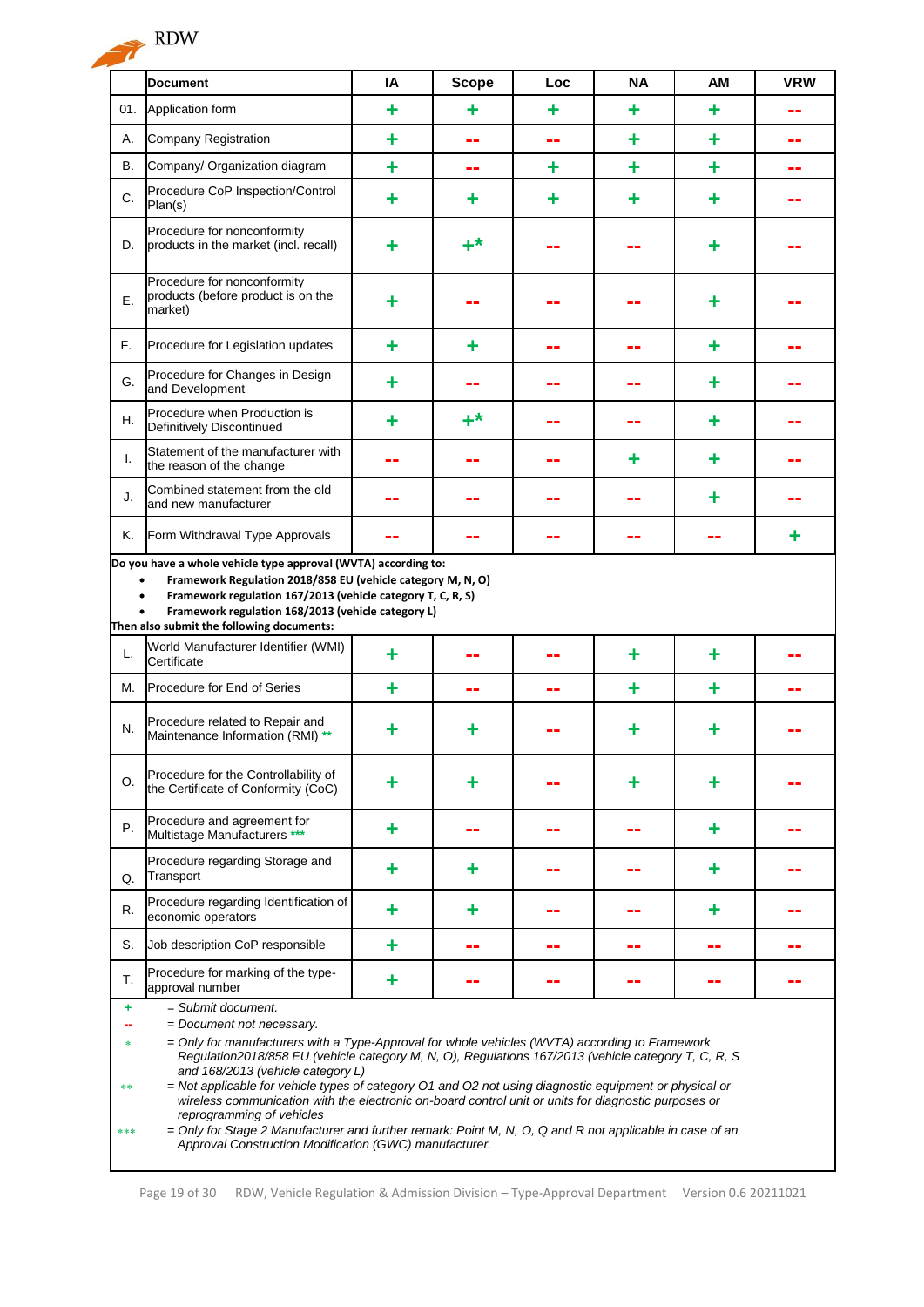

**Depending on your situation, you must provide additional information to request an initial assessment (IA). Read through the questions below and determine if they apply to your company.**

**Do you have a certified quality management system? Submit the following document: 02.01** ISO 9001- or IATF 16949- certificate

**Do you not have a certified quality management system? Submit the following documents: 08.01** Quality policy

**08.02** Procedure for incoming goods

**08.05** Procedure for the production process

**08.07** Procedure for calibration of test and measurement equipment

**Do you have a representative in Europe? Submit the following documents: 03.01** Copy of Chamber of Commerce or identification of the representative **03.02** Contract between the representative and the manufacturer

**Do you have an external production location? Submit the following documents: 04.01** Two party agreement **04.03** Procedure how the manufacturer will supervise the CoP at the external production **04.04** ISO certificate of the production location (if available) **04.05** CoP control plan which will be used at the external production location

**Does your company carry out the CoP tests itself? Is the test lab not used for homologation testing and is the test lab ISO17025 accredited? Submit the following document: 05.01** ISO17025 accreditation of test lab

**Does your company carry out the CoP tests itself? Is the testing laboratory not used for homologation testing and is the testing laboratory not accredited? Submit the following documents:**

**06.01** CoP test reporting template

**06.02** Description of the test and calibration methodology

**06.03** List of measuring equipment and calibration status

**06.04** Calibration certificate

**06.05** Training and education plan/procedure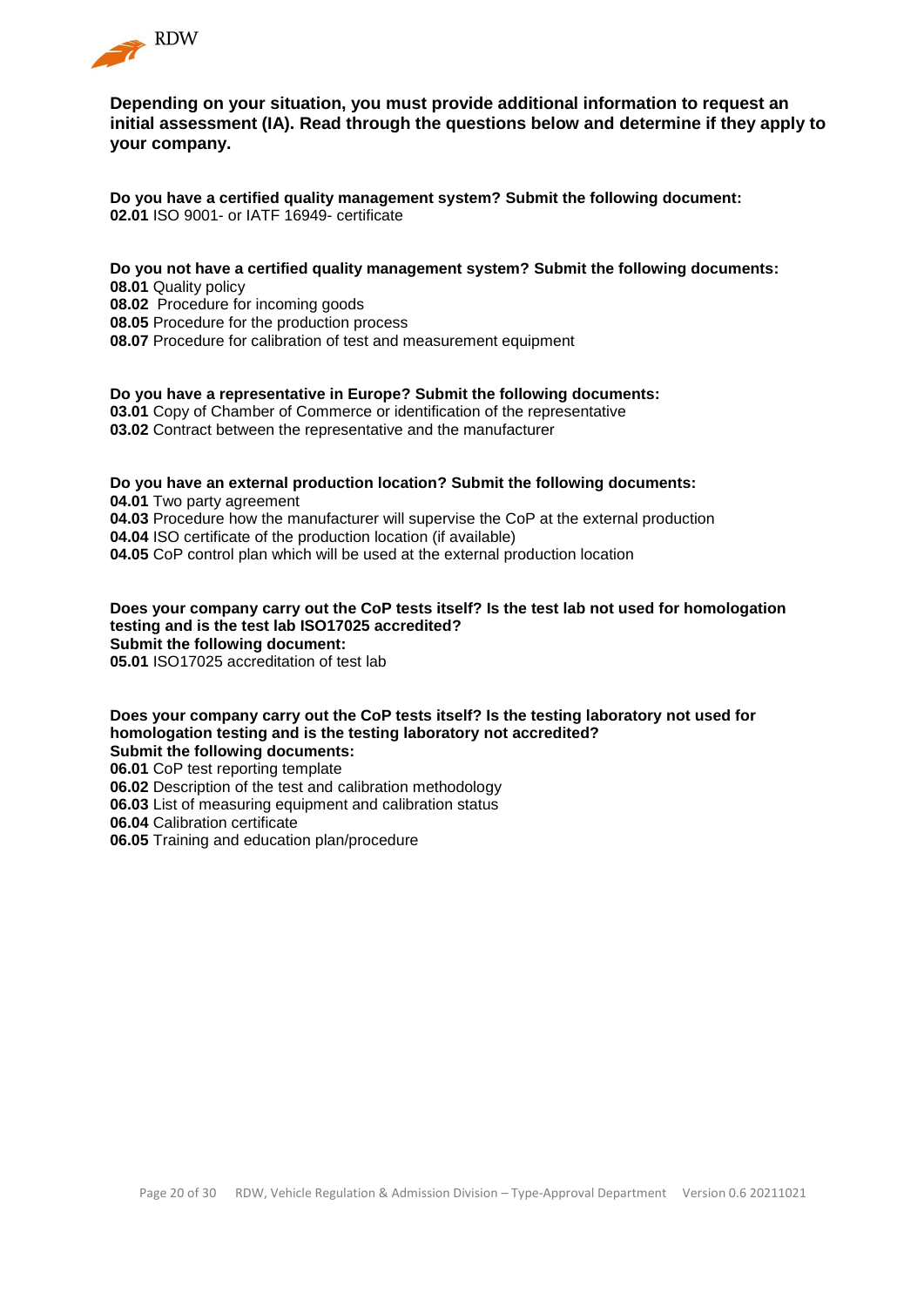

# <span id="page-20-0"></span>**Annex 1 Component groups explained**

If you are a component manufacturer please see how RDW divides the components into different groups, like indicated below:

| Coupling / protection                       | Mechanical coupling / close-coupling / F/R- underrun / Lateral protection dev. /<br>fuel tank incl. fire risk / luggage rack / aerial / spray suppression syst. |
|---------------------------------------------|-----------------------------------------------------------------------------------------------------------------------------------------------------------------|
| <b>EMC</b> / electrical devices             | Electromagnetic comp. / speed limitation dev. / tachographs / unauthorized<br>use / alarm syst.                                                                 |
| Emission / pollution                        | Mobile Machinery / emission HD / net power / replacement catalytic                                                                                              |
| Heating / cleaning /<br>flammability /brake | Heating systems / wash-wipe / Flammability / replacement brake lining                                                                                           |
| Light systems                               | All lamps / lighting dev. / all reflectors / warning triangles / warning lamps /<br>marking plates / contour markings / headlamp cleaners                       |
| LPG/CNG/H2                                  | G3 / LPG / H2 / CNG / inclusive retrofit                                                                                                                        |
| Mirrors / glass                             | Mirrors / safety glazing / Indirect vision                                                                                                                      |
| <b>Noise</b>                                | audible warning dev. / replacement exhaust dev.                                                                                                                 |
| Passive safety                              | Seatbelts / seats / child restraint syst. / head restraints / helmets / airbags                                                                                 |
| Tyres                                       | Sound / wet grip / rolling resistance / retreaded                                                                                                               |

### <span id="page-20-1"></span>**Annex 2 RDW Policy on external production locations**

- Approvals according to EC-Directives and/or ECE-Regulations, can only be issued to the manufacturer of the product. The manufacturer, as the holder of the type approval, is fully responsible for the Conformity of Production (COP) as described in the relevant Directives and Regulations. A manufacturer must have and demonstrate active involvement in production processes.
- Vehicles, systems, components, and technical units which are manufactured by a third party or a legally independent subsidiary company (hereafter called "producing company") can only be approved by RDW if the following requirements are fulfilled. The producing company can then be considered as "external production location".
- The manufacturer and producing company must have a legal contract in which they lay down all the agreements, requirements and responsibilities regarding the requirements as described in the Directives and Regulations.
- The manufacturer cannot assign any of the responsibilities in connection to the type approval to any other party.
- Both the manufacturer and producing company must inform RDW immediately in writing about any change or deviation from the documents submitted to and accepted by RDW. This contract must have indefinite validity.
- In the situation that the contract between the manufacturer and producing company is terminated, the issued type approvals will be withdrawn, unless the manufacturer demonstrates that suitable measures are taken to ensure that the requirements are still fulfilled. This to the discretion of RDW.
- Both the manufacturer and the producing company must have, implement, and maintain a quality system as required by RDW's Initial Assessment procedures. The manufacturer must ensure the producing company maintains its quality system.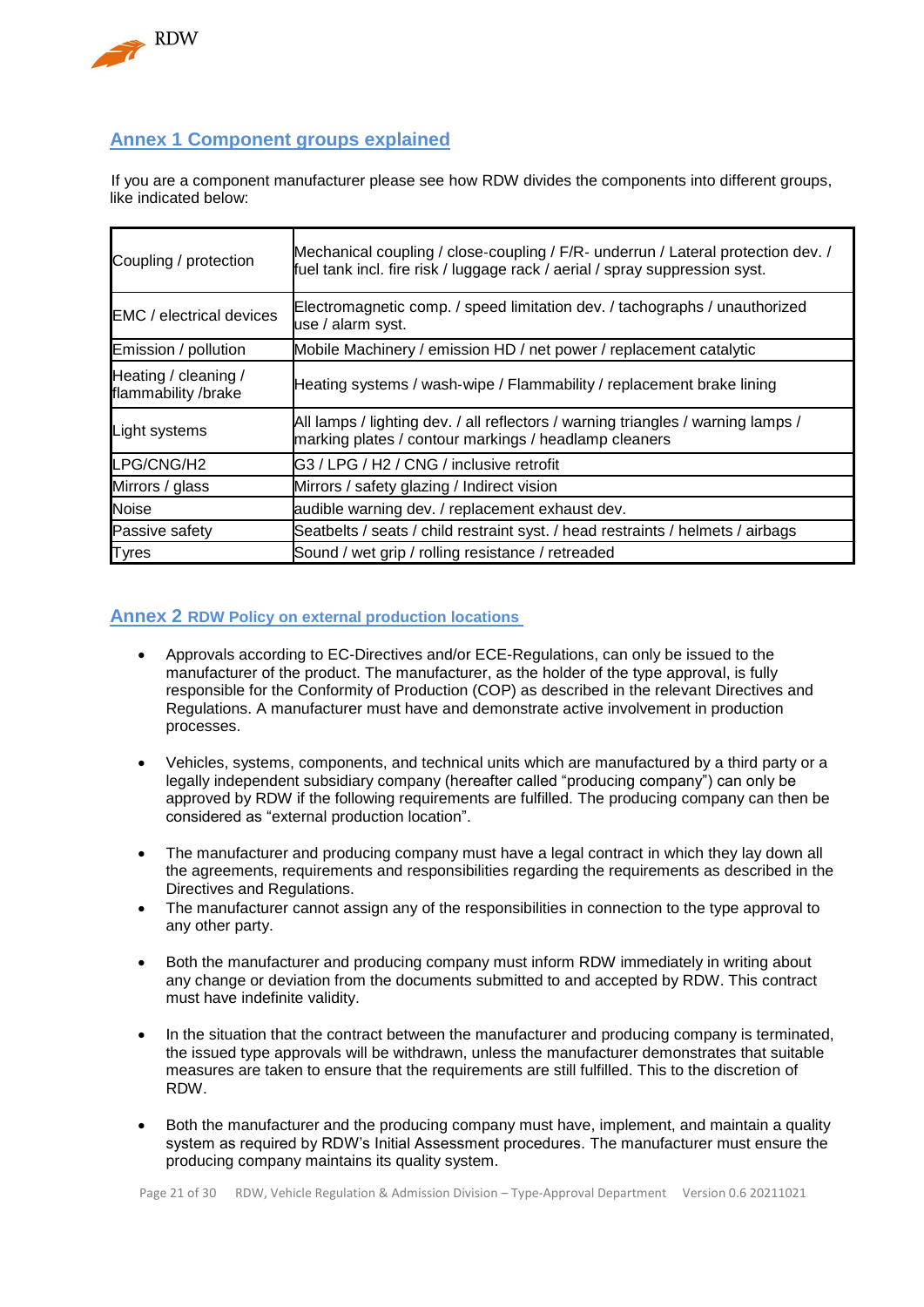

- The manufacturer must ensure and demonstrate that the control plans and COP procedures are implemented and executed. The manufacturer must ensure and demonstrate that all the vehicles, systems, components, and technical units manufactured at the producing company comply with the type approval before they come on the market. In case of manufacturing of vehicles, the manufacturer is responsible for contents and issuance of the Certificate of Conformity.
- If non-conforming products have been brought to the market, the recall of the products must be coordinated by the manufacturer and RDW must be informed. The manufacturer must define, implement, and follow procedures to cover all the requirements as described in "Information document for obtaining/ retaining Conformity of Production at RDW" issued by RDW.
- RDW or their accredited Technical Service(s) are authorized at any time to check the effectiveness of the implemented quality system, COP plans and procedures at the facilities of the manufacturer and external production location.
- All costs for inspections and audits are to be borne by the manufacturer and will be charged according to the current RDW price list.
- This policy excludes trade companies and import-export organizations as manufacturer or external production location.
- If at any moment it should become clear that the requirements of this policy have not been met, RDW will withdraw the issued Compliance Statement and approvals. This requires recall actions to be taken by the manufacturer of all relevant products delivered under the approval. All Type Approval Authorities will be informed.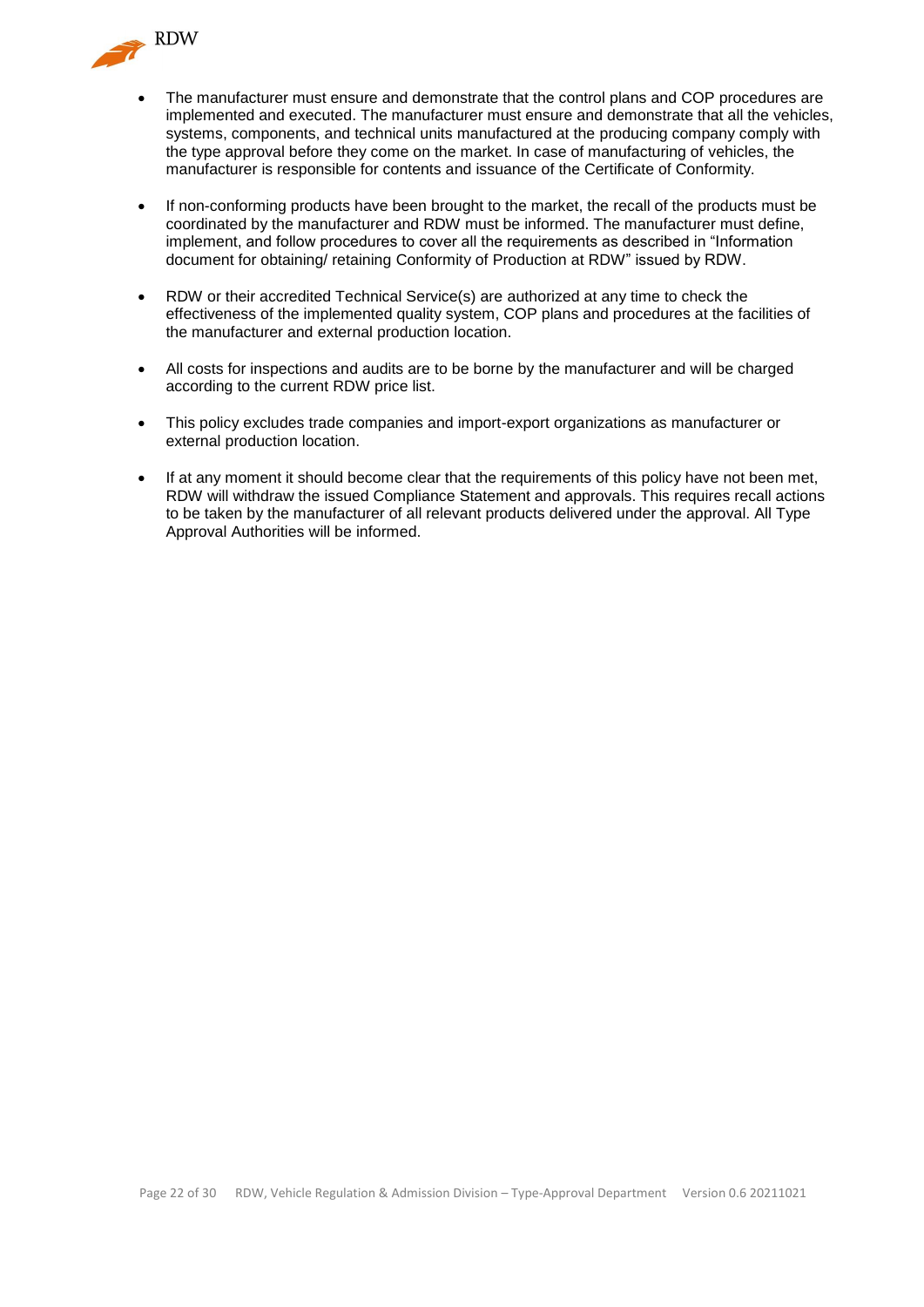

# **Annex 3 Assessment framework IA administrative**

<span id="page-22-0"></span>

| Reference                       | Criteria                                                                                                                                                                                                                                                   |  |  |
|---------------------------------|------------------------------------------------------------------------------------------------------------------------------------------------------------------------------------------------------------------------------------------------------------|--|--|
| 01. Application form            |                                                                                                                                                                                                                                                            |  |  |
| <b>Manufacturer</b> information |                                                                                                                                                                                                                                                            |  |  |
| 01.01                           | The name and address details (not a PO box) of the holder of the type-approval and contact details in the application form have<br>been completed in full.                                                                                                 |  |  |
| 01.02                           | The manufacturer has agreed to the requirements and conditions in the application form.                                                                                                                                                                    |  |  |
| 01.03                           | The contact person, representative(s), and CoP responsible have been entered in the application form. If required by<br>regulations, both the representative for the approval authority and the market authority are filled in.                            |  |  |
| Manufacturer subjects           |                                                                                                                                                                                                                                                            |  |  |
| 01.04                           | The manufacturer has selected the appropriate categories. For manufacturers of components, the applicable regulations must<br>be specified, in accordance with the control plan. For vehicle manufacturers, a reference to the control plan is sufficient. |  |  |
|                                 | <b>Production locations</b>                                                                                                                                                                                                                                |  |  |
| 01.05                           | The name and address details (no PO box) of the production location(s) is/are completely filled in, and it is indicated per<br>production location whether it is external.                                                                                 |  |  |
|                                 | 02. ISO certification manufacturer                                                                                                                                                                                                                         |  |  |
| 02.01                           | If the manufacturer has a certified quality system, a valid ISO certificate is available (ISO 9001 or IATF 16949).                                                                                                                                         |  |  |
| 02.02                           | The name and address details on the ISO certificate correspond to the details in the application form.                                                                                                                                                     |  |  |
| 02.03                           | The scope of the application falls within the scope of the ISO certificate.                                                                                                                                                                                |  |  |
|                                 | 03. Identification and contract EU representative (if manufacturer outside the EU)                                                                                                                                                                         |  |  |
| 03.01                           | A copy of the Chamber of Commerce or an identification of the EU representative is available.                                                                                                                                                              |  |  |
| 03.02                           | An agreement between the EU representative and the manufacturer is in place, contains the obligations of the regulations and<br>is signed by both parties.                                                                                                 |  |  |
| 03.03                           | The EU representative has no other role in the type-approval process. For example, the EU representative cannot be a<br>designated technical service.                                                                                                      |  |  |

Page 23 of 30 RDW, Vehicle Regulation & Admission Division – Type-Approval Department Version 0.6 20211021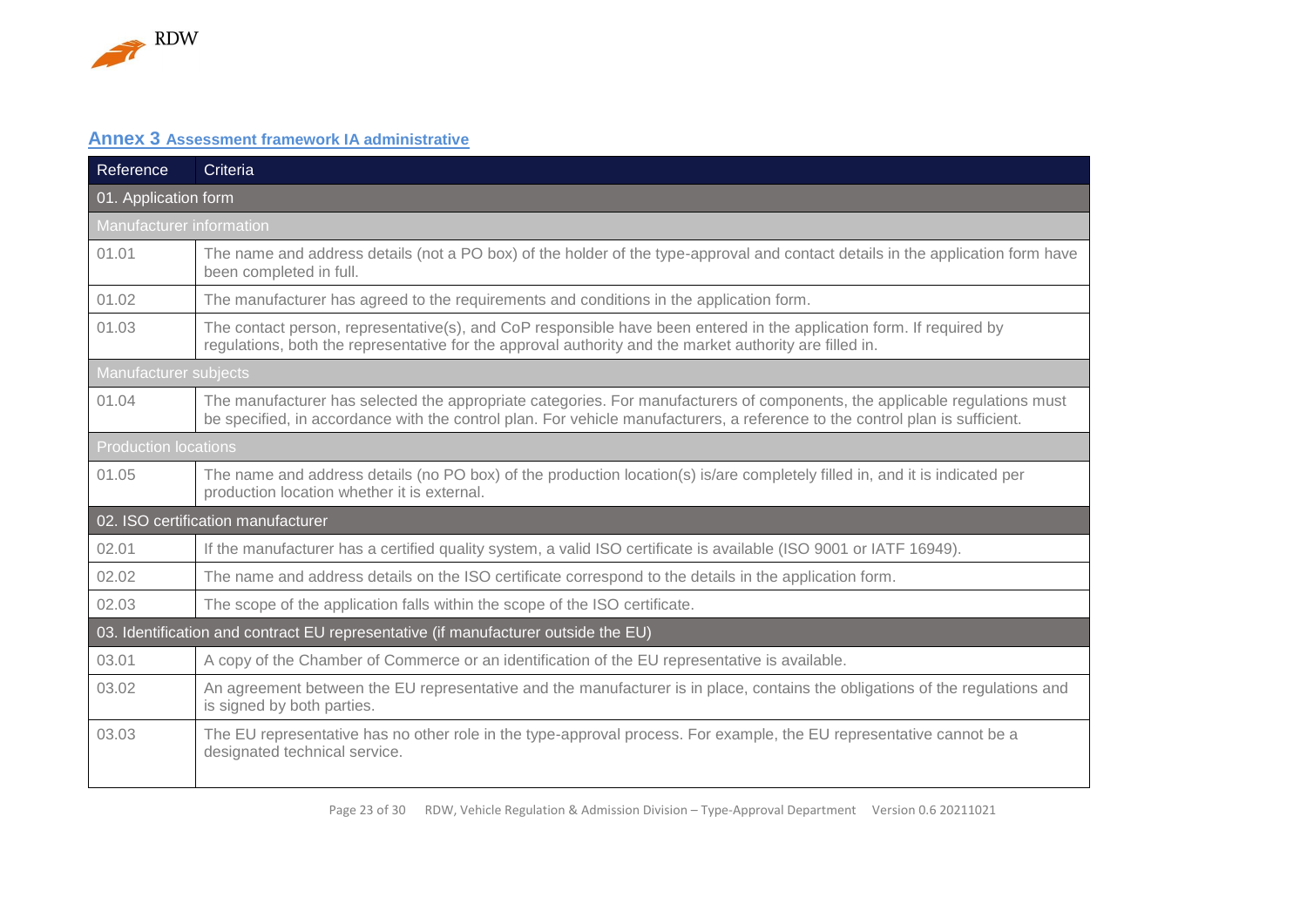

| A. Company registration        |                                                                                                                                                                                                                             |  |  |
|--------------------------------|-----------------------------------------------------------------------------------------------------------------------------------------------------------------------------------------------------------------------------|--|--|
| A.01                           | A company registration is available and is as recent as possible.                                                                                                                                                           |  |  |
| A.02                           | The name and address details in the company registration correspond to the details in the application form (exception possible<br>for countries where name and address details are not stated on the company registration). |  |  |
| A.03                           | The company registration is in Dutch or in English. If the original version is not in English or Dutch, the original version is also<br>provided.                                                                           |  |  |
| A.04                           | The scope of the application falls within the scope of the company registration.                                                                                                                                            |  |  |
| <b>B.</b> Organization diagram |                                                                                                                                                                                                                             |  |  |
| <b>B.01</b>                    | An organization diagram is available.                                                                                                                                                                                       |  |  |
|                                | C. Procedure CoP inspection / Control plan(s)                                                                                                                                                                               |  |  |
| C.01                           | A CoP inspection procedure/control plan is available.                                                                                                                                                                       |  |  |
| C.02                           | The requirements of the applicable CoP inspection regulations are described and the control plan is in accordance with these<br>regulations.                                                                                |  |  |
| C.03                           | The CoP control plan has been drawn up on the basis of a demonstrable risk analysis performed (the starting point is ISO<br>31000).                                                                                         |  |  |
| C.04                           | The way in which the planning for the CoP inspections is established and recorded is described.                                                                                                                             |  |  |
| C.05                           | The inspection methods used (such as batch or samples) are described.                                                                                                                                                       |  |  |
| C.06                           | The sample size is described (if applicable).                                                                                                                                                                               |  |  |
| C.07                           | The selection process (such as random) for the test objects is described.                                                                                                                                                   |  |  |
| C.08                           | The person(s) or position(s) responsible for performing the CoP inspections has been described.                                                                                                                             |  |  |
| C.09                           | The way in which the CoP test frequency is determined and the relationship with production volumes is described.                                                                                                            |  |  |
| C.10                           | The annual CoP test frequency is described and substantiated.                                                                                                                                                               |  |  |
| C.11                           | The verification of any type-approvals from suppliers is described.                                                                                                                                                         |  |  |
| C.12                           | The methods of analyzing the results of CoP inspections (e.g. statistical analysis) are described.                                                                                                                          |  |  |
| C.13                           | The specific CoP tests and visual inspections to be performed, including the inspection of any packaging and markings, are<br>described.                                                                                    |  |  |

Page 24 of 30 RDW, Vehicle Regulation & Admission Division – Type-Approval Department Version 0.6 20211021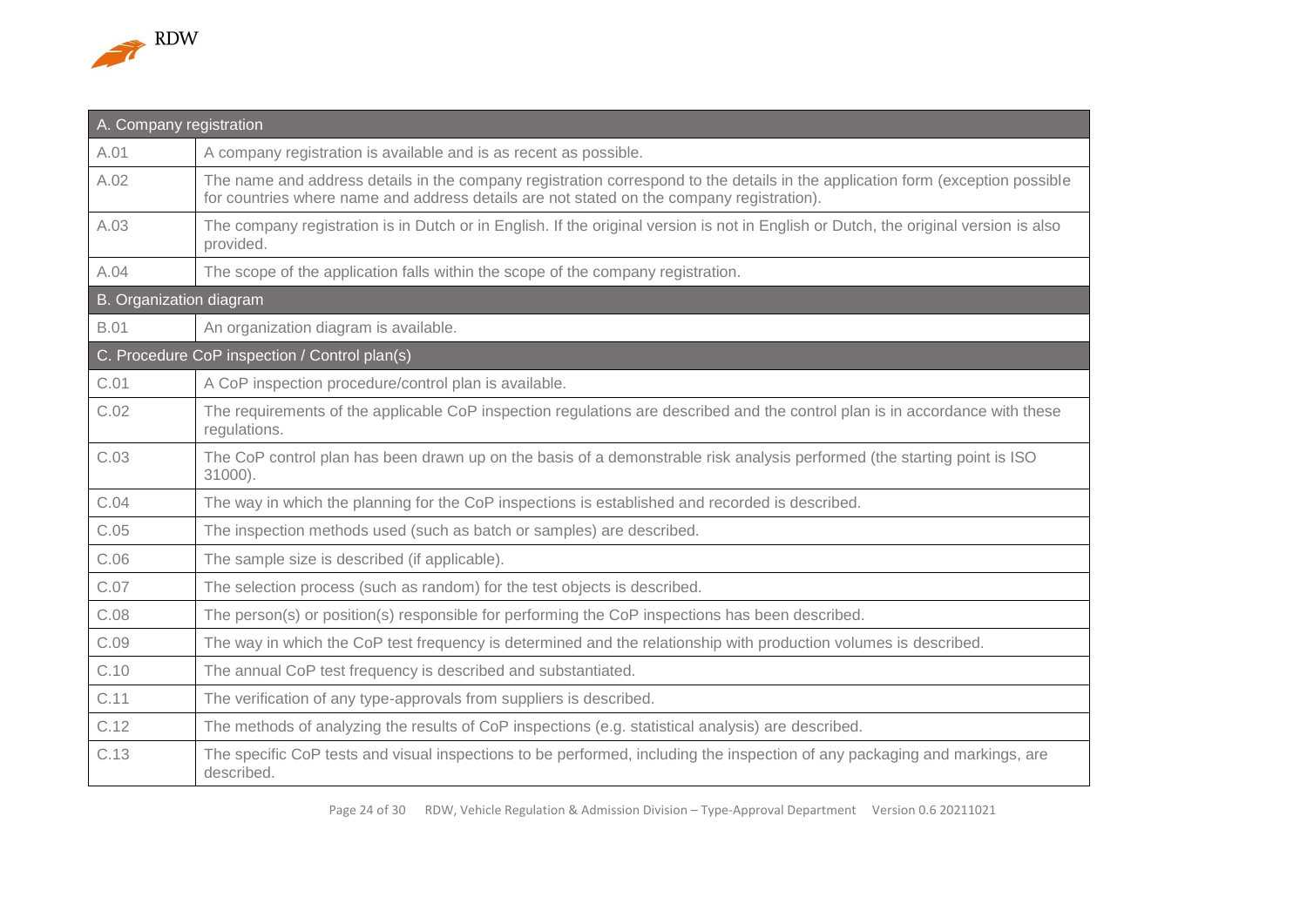

| C.14 | The acceptance criteria of CoP test results is described.                                                                                                                                                                                                                         |
|------|-----------------------------------------------------------------------------------------------------------------------------------------------------------------------------------------------------------------------------------------------------------------------------------|
| C.15 | The four-eyes principle is applied in the assessment of CoP test results.                                                                                                                                                                                                         |
| C.16 | If deviations in CoP test results are found (not meeting acceptance criteria), the deviation process is started.                                                                                                                                                                  |
| C.17 | The properties in the information document from the type-approval are reflected in the CoP control plan (if it concerns a vehicle<br>manufacturer).                                                                                                                               |
| C.18 | The CoP control plan is periodically evaluated and adjusted if necessary.                                                                                                                                                                                                         |
| C.19 | If the CoP test is outsourced, it is described which party performs the CoP test and it has been demonstrated that this party can<br>perform the tests in accordance with regulations (accreditation or a document showing that the manufacturer has performed an<br>inspection). |
|      | D. Procedure for nonconformity products in the market (incl. recall)                                                                                                                                                                                                              |
| D.01 | The procedure for nonconformity products in the market describes the method used to register deviations and analyze the<br>cause, extent and urgency of deviations, including the possible impact on the type-approval.                                                           |
| D.02 | The procedure for nonconformity products in the market describes the method used to determine corrections and corrective<br>actions.                                                                                                                                              |
| D.03 | The procedure for nonconformity products in the market describes the recall procedure for the repair of non-compliant or unsafe<br>products on the market.                                                                                                                        |
| D.04 | The procedure for nonconformity products in the market describes the way in which information is provided to the type-approval<br>authority and market surveillance authorities.                                                                                                  |
|      | E. Procedure for nonconformity products (before product is on the market)                                                                                                                                                                                                         |
| E.01 | A procedure for nonconformity products (before product is on the market) is in place.                                                                                                                                                                                             |
| E.02 | The procedure for nonconformity products (before product is on the market) describes the method used to register deviations<br>and analyze the cause, extent and urgency of deviations.                                                                                           |
| E.03 | The procedure for nonconformity products (before product is on the market) describes the method used to determine<br>corrections and corrective actions, including the prevention of non-compliant or unsafe products on the market.                                              |
| E.04 | The procedure for nonconformity products (before product is on the market) describes the methodology and acceptance criteria<br>used to validate the effectiveness of corrections and corrective actions made.                                                                    |
| E.05 | The procedure for nonconformity products (before product is on the market) prescribes that an analysis of the CoP control plan<br>takes place after detecting a nonconformity, to determine whether the control plan is still adequate.                                           |

Page 25 of 30 RDW, Vehicle Regulation & Admission Division – Type-Approval Department Version 0.6 20211021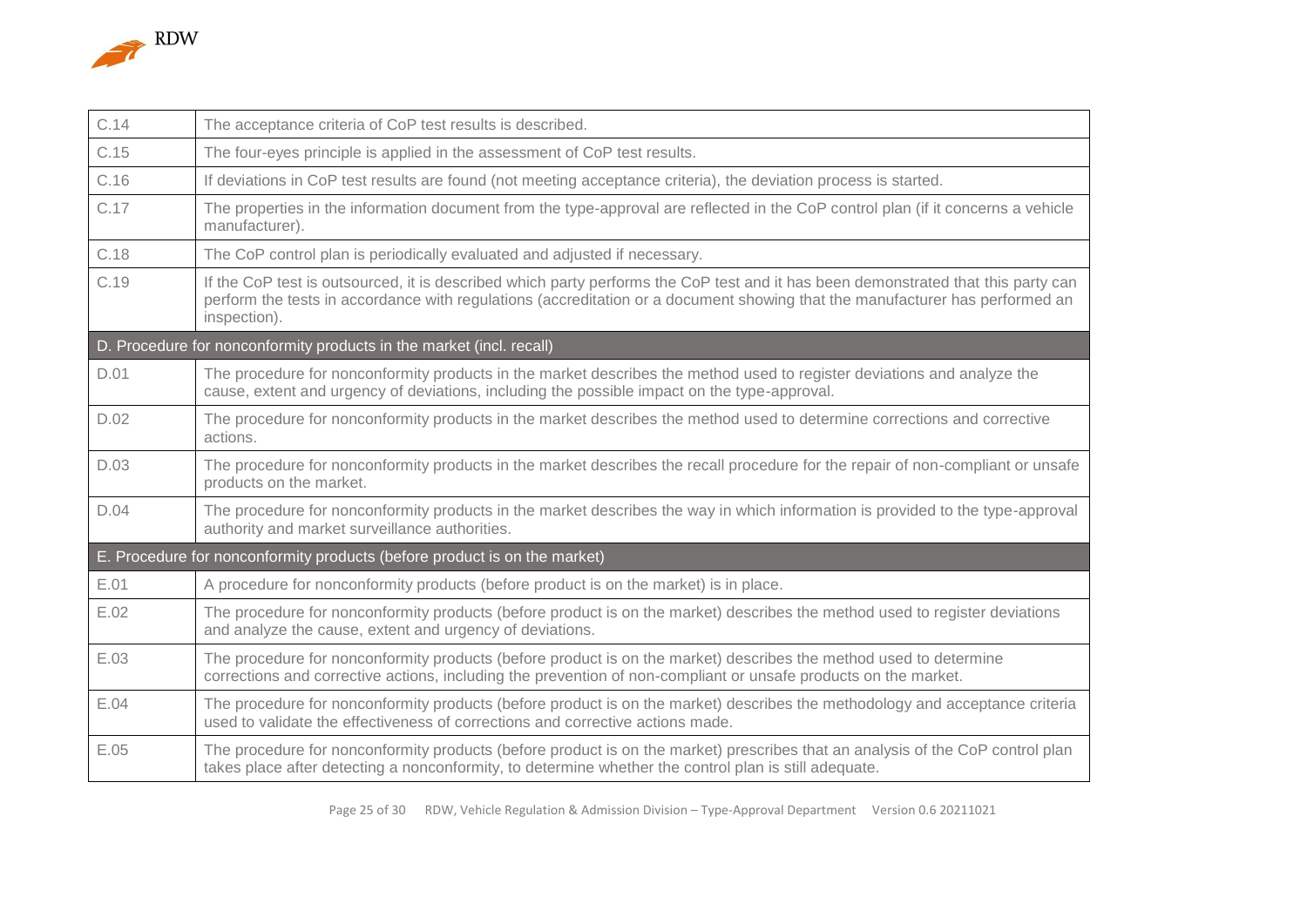

| E.06 | The procedure for nonconformity products (before product is on the market) contains a relationship with the procedure for<br>nonconformity products in the market.                     |  |  |  |  |
|------|----------------------------------------------------------------------------------------------------------------------------------------------------------------------------------------|--|--|--|--|
|      | F. Procedure for legislation updates                                                                                                                                                   |  |  |  |  |
| F.01 | A procedure for checking updates in legislation is in place.                                                                                                                           |  |  |  |  |
| F.02 | The procedure for legislation updates describes which person and/or department is responsible for checking legislation for<br>updates.                                                 |  |  |  |  |
| F.03 | The procedure for legislation updates describes which legislations apply and how the application of the correct legislation is<br>ensured.                                             |  |  |  |  |
| F.04 | The procedure for legislation updates prescribes that a check is made at least twice a year to see whether changes in<br>regulations have been made.                                   |  |  |  |  |
| F.05 | The procedure for legislation updates describes the location or internet page where regulations can be viewed.                                                                         |  |  |  |  |
| F.06 | The procedure for legislation updates describes the methodology for checking, analyzing and recording changes in legislations<br>(a checklist is not sufficient).                      |  |  |  |  |
| F.07 | The procedure for legislation updates prescribes that the impact of changes on the type-approval and the CoP is determined.                                                            |  |  |  |  |
| F.08 | The procedure for legislation updates prescribes that the implementation date of changes is determined. The implementation<br>date must be prior to the date of the legal requirement. |  |  |  |  |
| F.09 | The procedure for legislation updates describes its relationship to the procedure for changes in design and development.                                                               |  |  |  |  |
| F.10 | The procedure for legislation updates describes the implementation method for any changes in processes.                                                                                |  |  |  |  |
|      | G. Procedure for changes in design and development                                                                                                                                     |  |  |  |  |
| G.01 | A procedure for changes in design and development is available.                                                                                                                        |  |  |  |  |
| G.02 | The procedure for changes in design and development prescribes that all changes are traceable.                                                                                         |  |  |  |  |
| G.03 | The procedure for changes in design and development prescribes that the impact of a change related to type-approval is<br>recorded, analyzed and communicated.                         |  |  |  |  |
| G.04 | The procedure for changes in design and development prescribes that the type-approval authority will be informed.                                                                      |  |  |  |  |
| G.05 | The procedure for changes in design and development describes the responsibilities for determining the impact of a change on<br>the type-approval.                                     |  |  |  |  |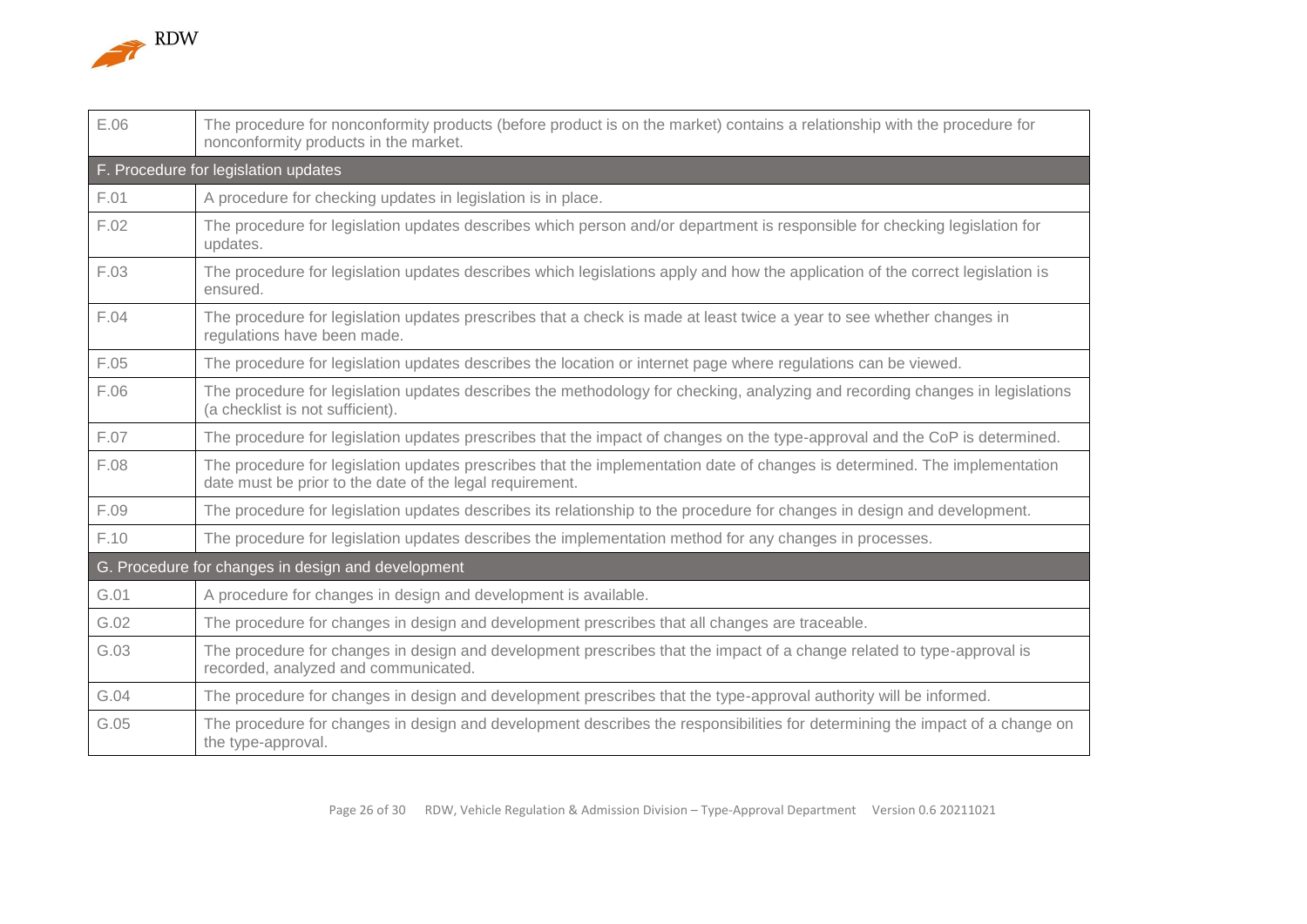

| G.06                 | The procedure for changes in design and development describes the action to be taken if a change has consequences for the<br>type-approval, including the possible re-testing of the product.                                                                                                                                                        |
|----------------------|------------------------------------------------------------------------------------------------------------------------------------------------------------------------------------------------------------------------------------------------------------------------------------------------------------------------------------------------------|
| G.07                 | The procedure for changes in design and development prescribes sufficient measures to ensure that the changed product is not<br>placed on the market until the type-approval has been amended.                                                                                                                                                       |
|                      | H. Procedure when production is definitively (voluntary) discontinued                                                                                                                                                                                                                                                                                |
| H.01                 | A procedure when production is definitively discontinued is available.                                                                                                                                                                                                                                                                               |
| H.02                 | The procedure for withdrawal of type-approvals upon permanent production cessation describes how the approval authority is<br>informed. At a minimum the following data is recorded:<br>the relevant type-approval number<br>the date on which production will end<br>the last produced chassis number (VIN)<br>the last serial numbers<br>$\bullet$ |
| L. WMI certification |                                                                                                                                                                                                                                                                                                                                                      |
| L.01                 | A valid WMI certificate is available (validity can be checked at SAE).                                                                                                                                                                                                                                                                               |
| L.02                 | The name and address details on the WMI certificate correspond to the details in the company registration.                                                                                                                                                                                                                                           |
| L.03                 | The scope of the application falls within the scope of the WMI certificate.                                                                                                                                                                                                                                                                          |
|                      | S. Job description CoP responsible                                                                                                                                                                                                                                                                                                                   |
| S.01                 | A job description of the CoP responsible is available.                                                                                                                                                                                                                                                                                               |
| S.02                 | The job description indicates that the CoP responsible has formally sufficient tasks and is authorized to bear the legal<br>responsibility of the manufacturer with regard to the conformity of production (Regulation 2018/858, Article 36(6).                                                                                                      |
| S.03                 | The job description indicates that the CoP responsible represents the manufacturer towards the type-approval authority.                                                                                                                                                                                                                              |
|                      | T. Procedure for marking of the type-approval number                                                                                                                                                                                                                                                                                                 |
| T.01                 | The procedure for marking the type-approval number is in place and describes how it is ensured that the marking is correct,<br>legible, sustainable and tamper evident and fraud resistant.                                                                                                                                                          |
|                      | 04. External production locations (if applicable)                                                                                                                                                                                                                                                                                                    |
| 04.01                | There is an agreement between the holder of the type-approval and the external production location for each external<br>production location (two party agreement).                                                                                                                                                                                   |
| 04.02                | The agreements with external production locations contain all subjects from the model contract.                                                                                                                                                                                                                                                      |

Page 27 of 30 RDW, Vehicle Regulation & Admission Division – Type-Approval Department Version 0.6 20211021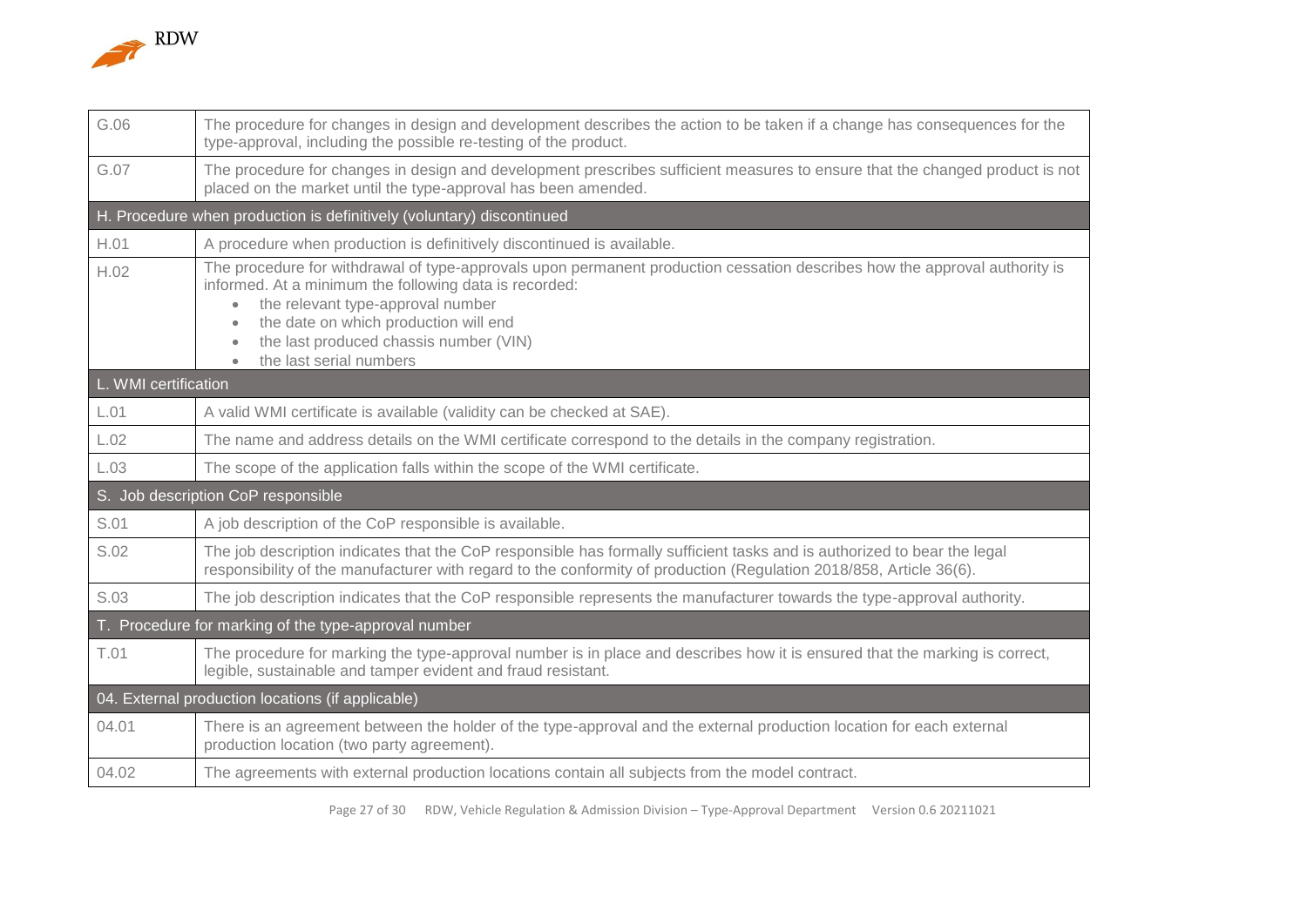

 $\overline{a}$ 

| 04.03                                                                             | A procedure describing how the manufacturer will monitor the CoP at the external production is in place.                                                      |  |
|-----------------------------------------------------------------------------------|---------------------------------------------------------------------------------------------------------------------------------------------------------------|--|
| 04.04                                                                             | If the production location has a certified quality system, the ISO certificate is available.                                                                  |  |
| 04.05                                                                             | A CoP control plan that will be used at the external production location is in place.                                                                         |  |
| accredited.                                                                       | 05. Documents if the manufacturer carries out CoP tests itself, the test lab is not used for homologation tests and the test lab is ISO17025                  |  |
| 05.01                                                                             | A valid ISO17025 accreditation of the test lab is available.                                                                                                  |  |
| accredited.                                                                       | 06. Documents if the manufacturer carries out CoP tests itself, the test lab is not used for homologation tests and the test lab is not ISO17025              |  |
| 06.01                                                                             | A CoP test report template is available and has been prepared in accordance with the template of the applicable regulations.                                  |  |
| 06.02                                                                             | The methodology of testing and calibration is in accordance with applicable regulations.                                                                      |  |
| 06.03                                                                             | The list of measuring instruments and calibration status shows that the correct measuring instruments are being used.                                         |  |
| 06.04                                                                             | A calibration certificate of equipment is available.                                                                                                          |  |
| 06.05                                                                             | The training plan/procedure shows that personnel are qualified to perform tests.                                                                              |  |
|                                                                                   | 07. Document if type-approval has recently been withdrawn <sup>1</sup>                                                                                        |  |
| 07.01                                                                             | A document showing an analysis of the withdrawal is available, and contains at least:                                                                         |  |
|                                                                                   | The reason for withdrawal                                                                                                                                     |  |
|                                                                                   | Which type-approval authority has withdrawn the type-approval<br>What caused the withdrawal                                                                   |  |
|                                                                                   | The improvements required to produce according to the approved type                                                                                           |  |
| 07.02                                                                             | Evidence showing that all required improvements to ensure effective control have been implemented, in order to conform to the<br>approved type, is available. |  |
| 08. Documents if manufacturer does not have a certified quality management system |                                                                                                                                                               |  |
| <b>Quality policy</b>                                                             |                                                                                                                                                               |  |
| 08.01                                                                             | A quality policy is in place and contains quality objectives.                                                                                                 |  |

<sup>&</sup>lt;sup>1</sup> Regulation 2018/858, Annex IV, 2.3.1.1.c: When considering the extent of the initial assessment to be carried out, the approval authority may take into account the following information: whether in one of the Member St one or more of the manufacturer's type-approvals recently have been withdrawn, due to unsatisfactory control of conformity of production. In that case, the initial assessment by the approval authority shall not be limited accepting the manufacturer's quality system certification, but shall include a verification whether all necessary improvements for ensuring effective control have been implemented, so that vehicles, components, systems or separate technical units are produced in conformity with the approved type.

Page 28 of 30 RDW, Vehicle Regulation & Admission Division – Type-Approval Department Version 0.6 20211021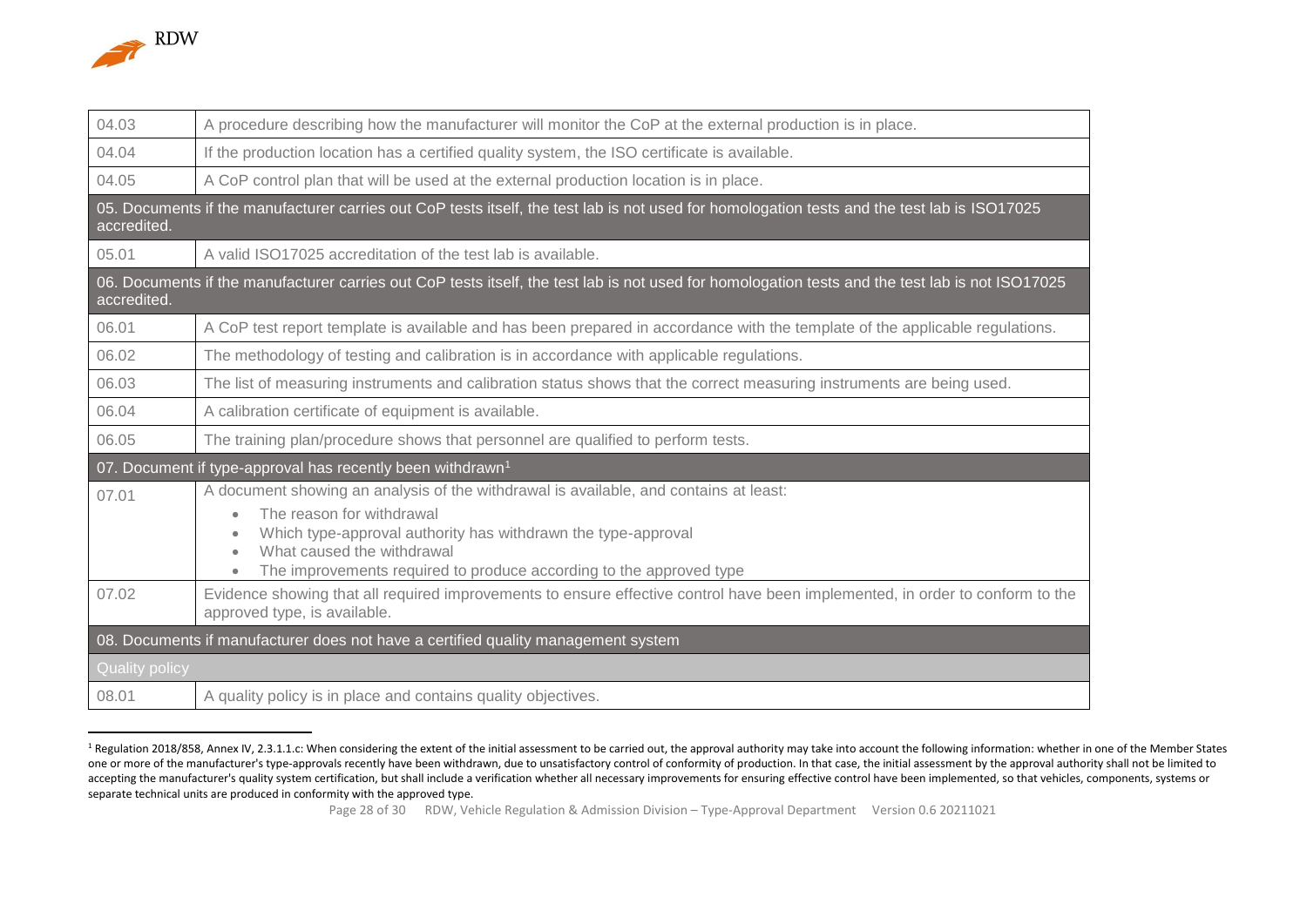

| Procedure for incoming goods |                                                                                                                                                                     |  |  |
|------------------------------|---------------------------------------------------------------------------------------------------------------------------------------------------------------------|--|--|
| 08.02                        | A procedure for incoming goods is available.                                                                                                                        |  |  |
| 08.03                        | The procedure for incoming goods prescribes that incoming goods are inspected and tested against defined quality<br>requirements.                                   |  |  |
| 08.04                        | Supplier selection criteria have been defined and are adequate.                                                                                                     |  |  |
|                              | Procedure for the production process                                                                                                                                |  |  |
| 08.05                        | A procedure for the production process is available.                                                                                                                |  |  |
| 08.06                        | The procedure for the production process describes the measures, required input and desired output of the production process.                                       |  |  |
|                              | Procedure for calibration of test and measurement equipment                                                                                                         |  |  |
| 08.07                        | A procedure for calibration of test and measurement equipment is available.                                                                                         |  |  |
| 08.08                        | The procedure for calibration of test and measurement equipment describes the measures to ensure that calibration of test and<br>measurement equipment takes place. |  |  |
| 09. General                  |                                                                                                                                                                     |  |  |
| 09.01                        | All procedures have a document number, version and date, and are from the manufacturer.                                                                             |  |  |
| 09.02                        | All procedures describe, where relevant, possible relationships with other procedures.                                                                              |  |  |
| 09.03                        | All procedures require that the type-approval authority is informed of changes to the procedures.                                                                   |  |  |